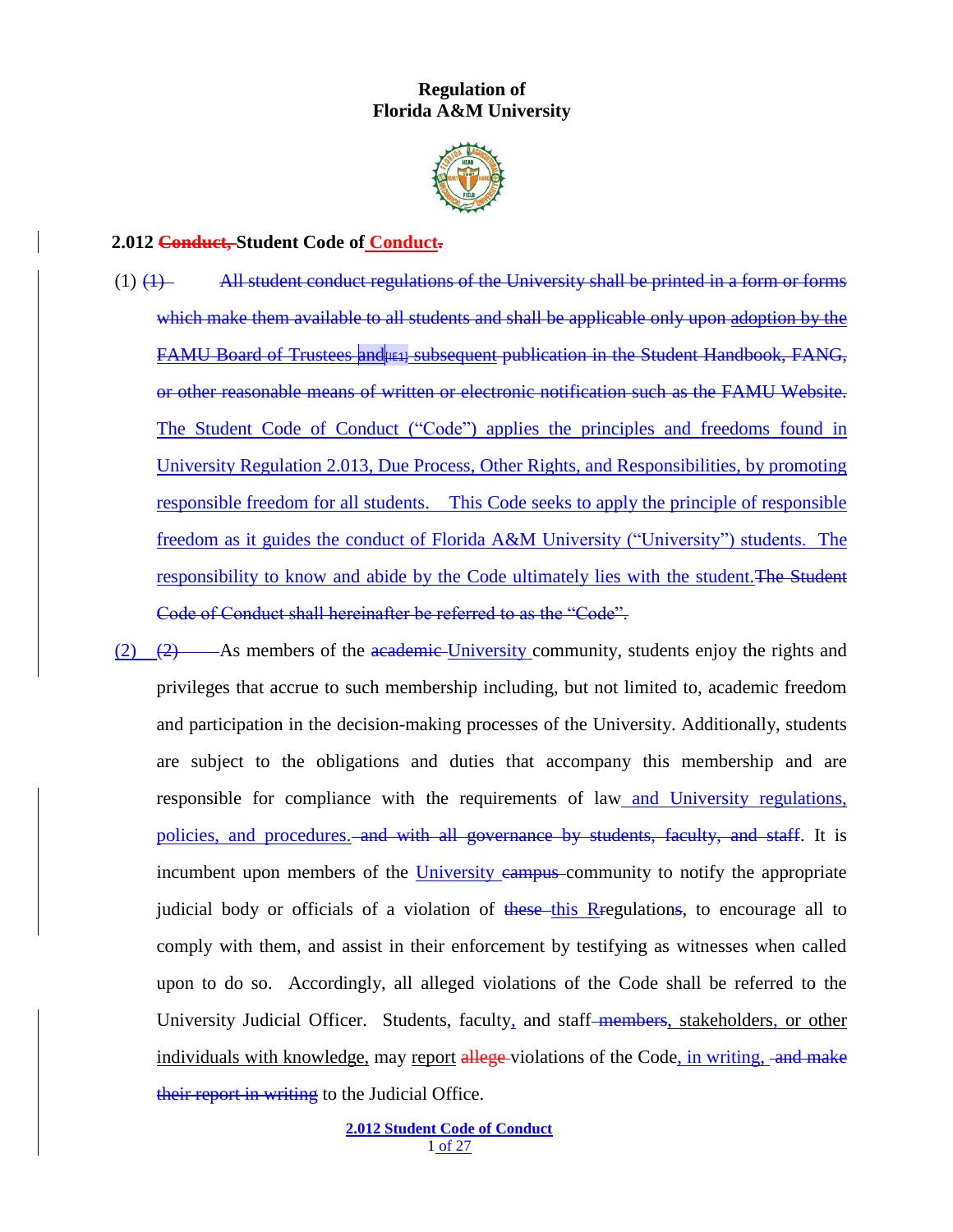- (3) The University has zero tolerance for violation of any provisions of the Code as well as the Anti-Hazing Regulation 2.028 and Alcoholic Beverages Regulation 3.021. "Zero tolerance" [IE2]means that given the factual circumstances of the alleged violation the charged student may be removed from University Housing and receive a penalty up to suspension or expulsion from the University.
- (4) Due process protections in accordance with University Regulation 2.013 will be appropriately accorded the charged student.
- $(2)(5)$  If[ $\mu$ E3] the Judicial Officer or his/her designee believes after an investigation a review of the allegations that the allegations have merit, the student will be issued, in writing, an Aadministrative Rrequest to Aappear at an information briefing before the Judicial Officer or his/her designee. At the information briefing, the Judicial Officer or his /her designee will explain to the students the elements of due process that will be afforded to the student.
	- (a) University disciplinary proceedings may be instituted against a student charged with a violation of the law that is also a violation of the Code. The University reserves the right to proceed under the Code with a hearing and the possible imposition of a sanction prior to, concurrent with, or subsequent to civil litigation, criminal arrest, and/or criminal prosecution.
	- (b) Normally, the University will proceed with an alleged violation of the Code prior to any final disposition of the Courts.
	- (c) Determinations made or sanctions imposed under the Code shall not be subject to change because criminal or civil charges arising out of the same facts giving rise to violation of University rules and regulations were dismissed, reduced, or resolved in favor of or against the *eriminal law defendantcharged student*.
	- (d) Any admission of guilt, responsibility or statement against the student's interest made by a student at off-campus proceedings shall be conclusive for University purposes.
	- (e) A verdict of guilty, a plea of guilty, a plea of no contest *(nolo contendere)* or similar plea in a court of law by a charged student will operate as a conclusive finding that the student is "responsible" for the purpose of student conduct proceedings.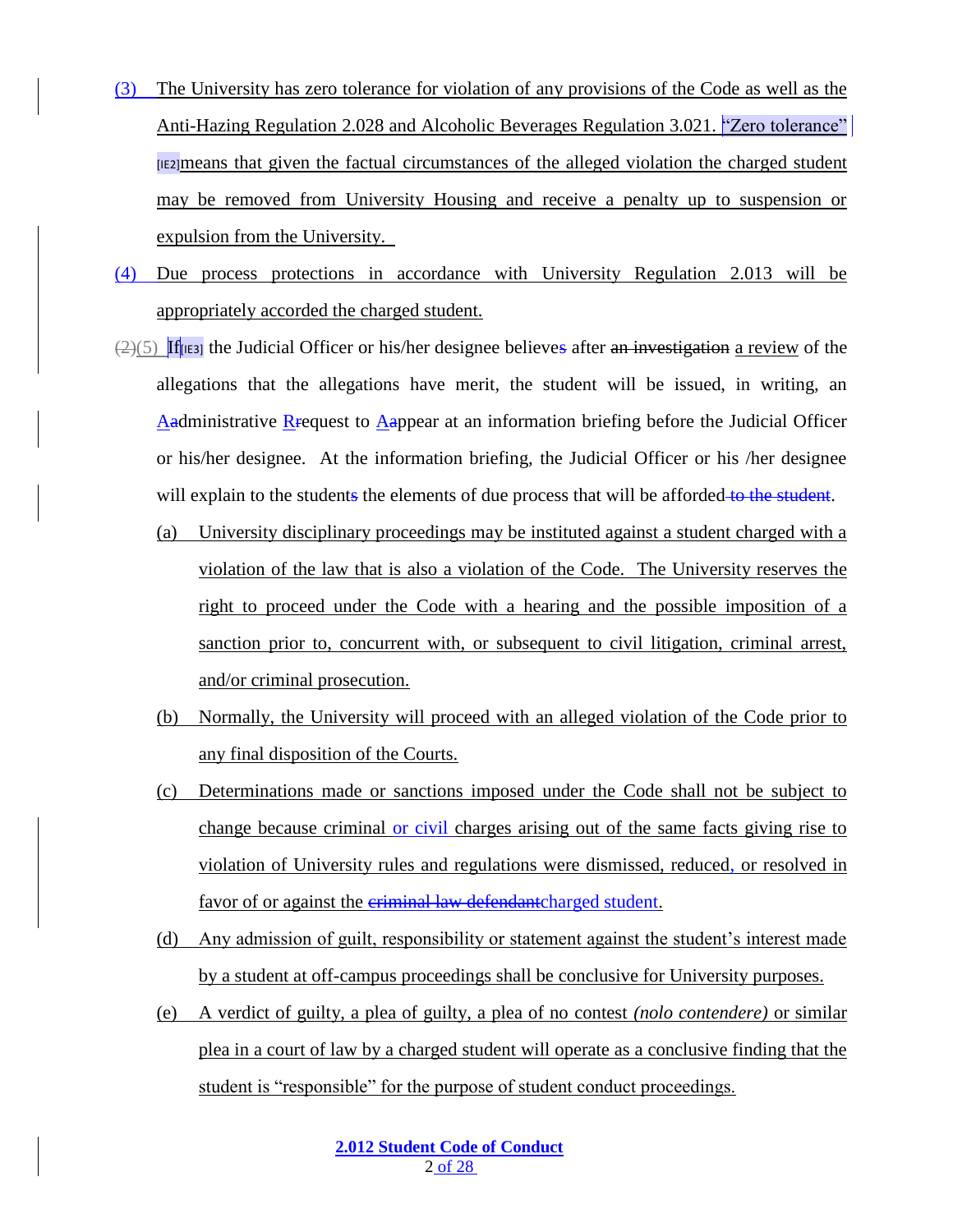- (f) Prior to the entry of a Recommended Order, the University may amend its charge(s) based on information obtained through an outside proceeding when that information is relevant to activity adversely affecting the University community.
- (g) The University will cooperate fully with law enforcement agencies in any criminal prosecutions to the extent permitted by law.

 $(3)(6)$   $(3)$  Discipline may be imposed for offenses against the Code occurring at any of the following locations or activities:

- (a) University campus;
- (b) University owned or controlled property;
- (c) University premises, including, but not limited to, fraternities, sororities, and organizations property;
- (d) Activities sponsored by the University wherever they may occur;
- (e) Activities officially approved by the University that are conducted by University Chartered certified organizations wherever they may occur;
- (f) Activities occurring off campus, either university or non-university related.

(4) Felony – a serious offense against the University for which a student, upon a finding of responsible, shall be punished by:

(a) Expulsion from the University; or

(b) Dismissal from the University for a period not to exceed five years; or

(c) Suspension from the University for a period not to exceed three years; or

(d) Community service, not to exceed 15 hours per week and not to exceed a total of 11 weeks; or

(e) Probation for a specified period, or for a period not to exceed a total of time needed by the

student to complete requirements for graduation; or

(f) Restitution for the loss, damage or injury; or

(g) Discretionary educational sanctions; or

(h) Counseling—The University can require the student to seek professional counseling on or off-campus in order to remain at the University; or-

(i) Any combination of the foregoing that the majority of the hearing body or the University Judicial Officer may, under the circumstances, consider fair and appropriate.

 $(4)$  -Sanctions. [IE4]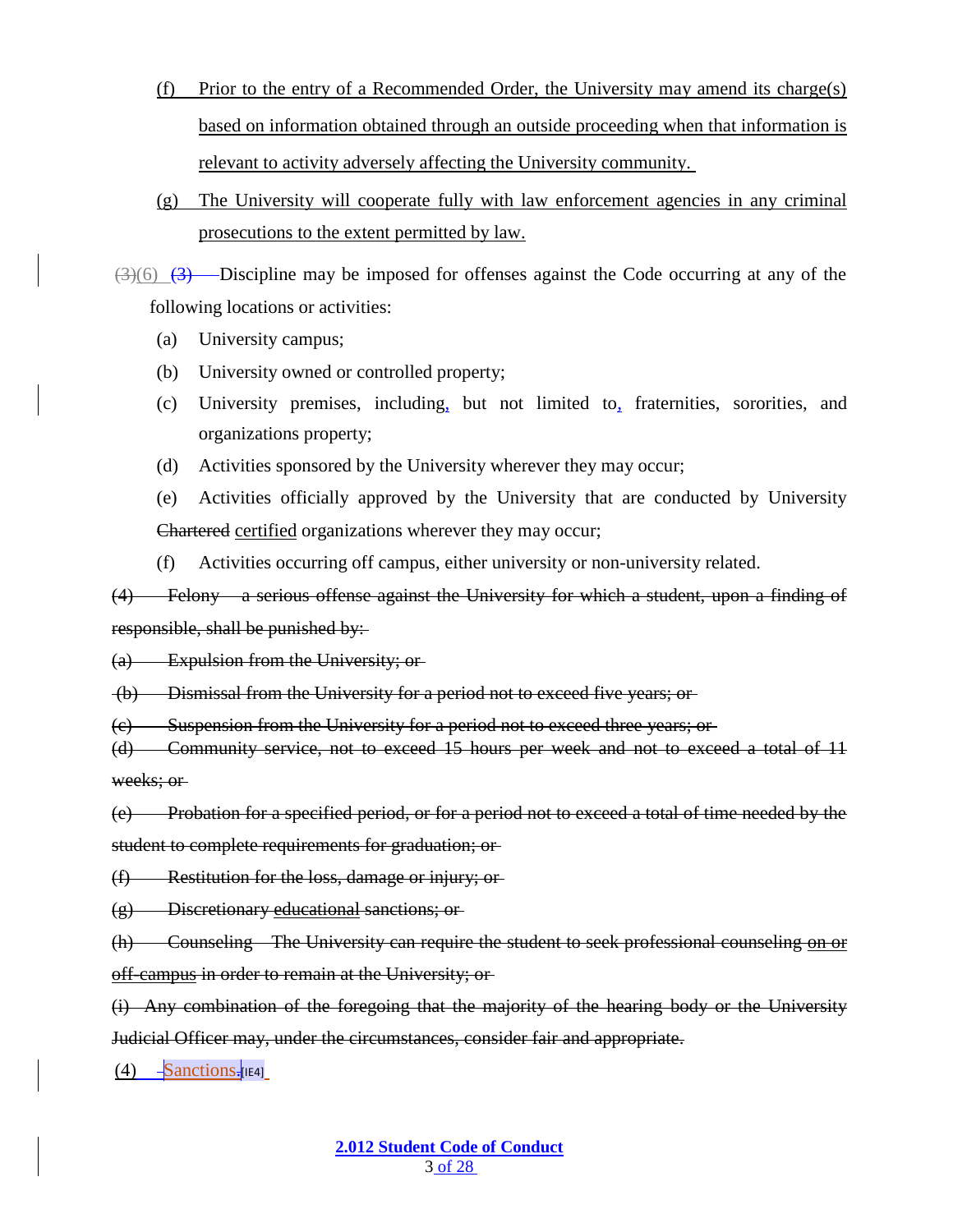A student found responsible for a violation or violations of the Code shall be subject to sanctions commensurate with the offense with consideration given to any aggravating and mitigating circumstances, including but not limited to, the student's conduct record. The student will be deemed to have knowledge of his or her record of previous conduct violations and sanctions. If a student does not complete a sanction by the required deadline, a hold may be placed on the student's record. Sanctions include one or more of the following, unless otherwise expressly provided: Felony – A serious offense against the University for which a student, upon a finding of responsible, shall be punished by: (a)  $\qquad \qquad (a) \qquad \qquad$  Expulsion from the University.

The student is permanently deprived of his/her opportunity to continue at the University in any status.; or

(b) Dismissal from the University for a period not to exceed five years; or

(eb) Suspension from the University for a period not to exceed three-five (5) years; or which may also include restricted access to campus and/or other specified activities [IE5]. The student must comply with all conditions imposed by the hearing body prior to re-

enrolling. Students who are suspended for more than one year will need to apply for readmission.

 $(d_{\mathcal{C}})$  University/Community service<sub>s</sub>, not to exceed 15 hours per week and not to exceed a total of 11 weeks; or

The student is required to complete a specified number of hours of service to the campus or general community.

(ed) Probation for a specified period which shall not, or for a period not to exceed a total of time needed by the student to complete requirements for graduation  $\mu_{[16]}$ .

Students placed on probation are not in good standing with the University and are subject to suspension or expulsion should they be found "responsible" for another violation during the probationary term.; or

(fe) Restitution for the loss, or damage  $\theta$  injury to University property;  $\theta$  is

 $(gf)$  Discretionary sanctions; or

(hg) Counseling Assessment.–

**2.012 Student Code of Conduct** The University can refer a student for an assessment at a counseling center for alcohol/drug dependence, general mental health, or other counseling issues. The student shall choose an appropriately licensed and qualified facility. require the student to seek professional counseling in order to remain at the University; or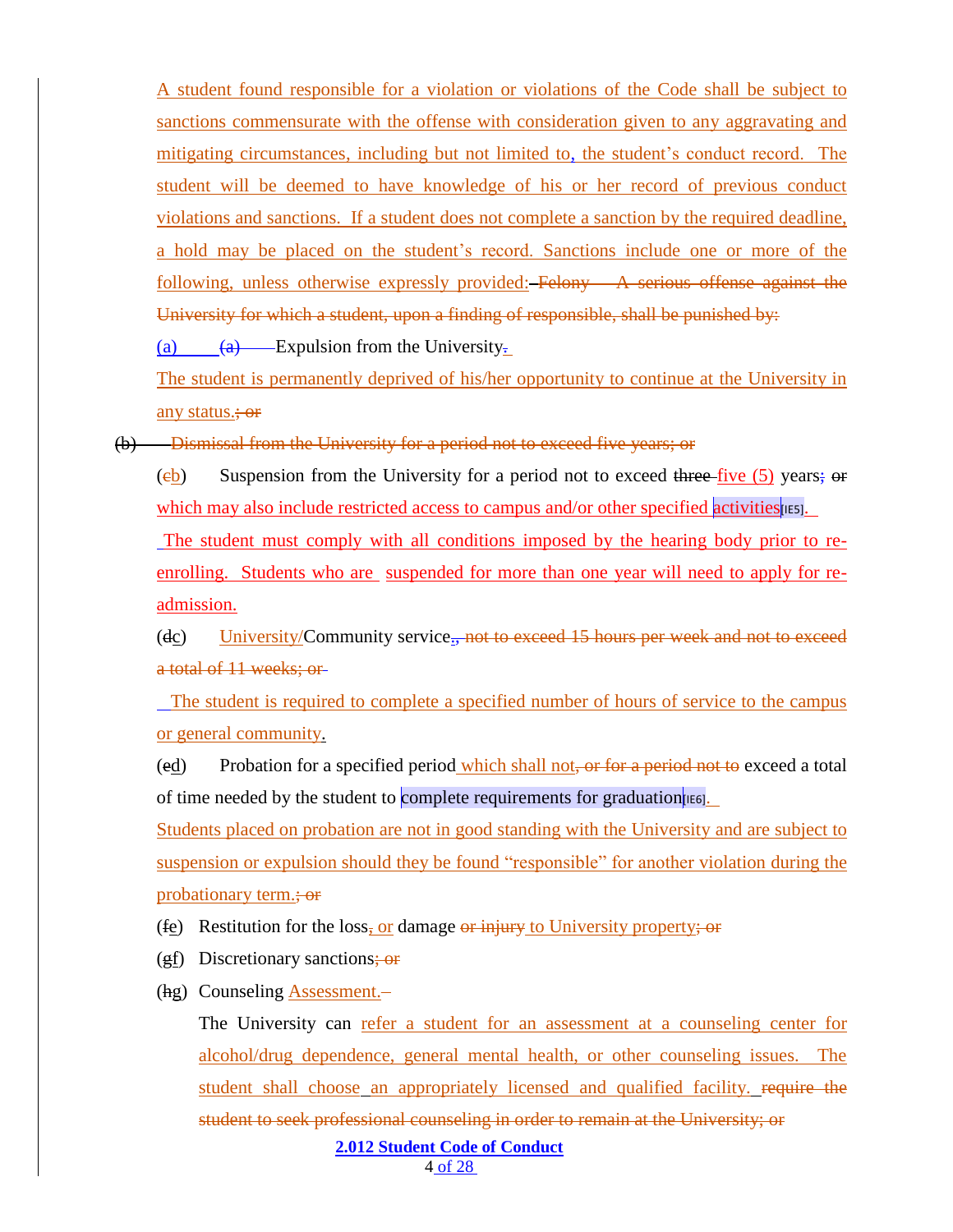- (ih) Written reprimand.
- (ii) Restriction/Loss of Privileges.

The denial of specific University privileges including but not limited to attendance at athletic functions, restricted library use, parking privileges, University computer usage, University facilities and resources; residence hall visitation for a designated period of time, etc.

(kj) Educational Requirements.

Attendance or presentation at educational programs; interviews with appropriate officials; planning and implementing educational programs; completion of essay or project; or other educational activities.

(Hk) No Contact Order.

A directive to refrain from any intentional contact, direct or indirect, with one or more designated persons or group(s) through any means including personal contact, e-mail, text messaging, telephone, social media or third parties. A No Contact Order may be temporary or permanent.

- (ml) Withholding of diplomas, transcripts, or other records.
- (nm) Mediation.

Depending on the nature and severity of the alleged violation, the University Judicial Officer may recommend formal mediation as an alternative to formal disciplinary action. The involved parties must each agree to mediation. Mediation shall not be offered as an alternative in instances to include, but not specifically limited to: sexual misconduct, loss of life, serious bodily injuries, use of weapons, hazing and the cultivation, distribution or sale of drugs.

- (n) Any combination of the foregoing that the majority of the hearing body or the University Judicial Officer may, under the circumstances, consider fair and appropriate.
- (5) A charged student may request an opportunity to provide testimony to the Judicial Officer against other students who are charged with violations of the Code arising out of the same incident or circumstances, including the student's own involvement, in exchange for imposition of sanction(s) by the Judicial Officer. Under this provision, the student waives his/her right to a hearing and/or appeal. The provision of testimony against other students will be considered a mitigating factor in determining sanctions. Misdemeanor – an offense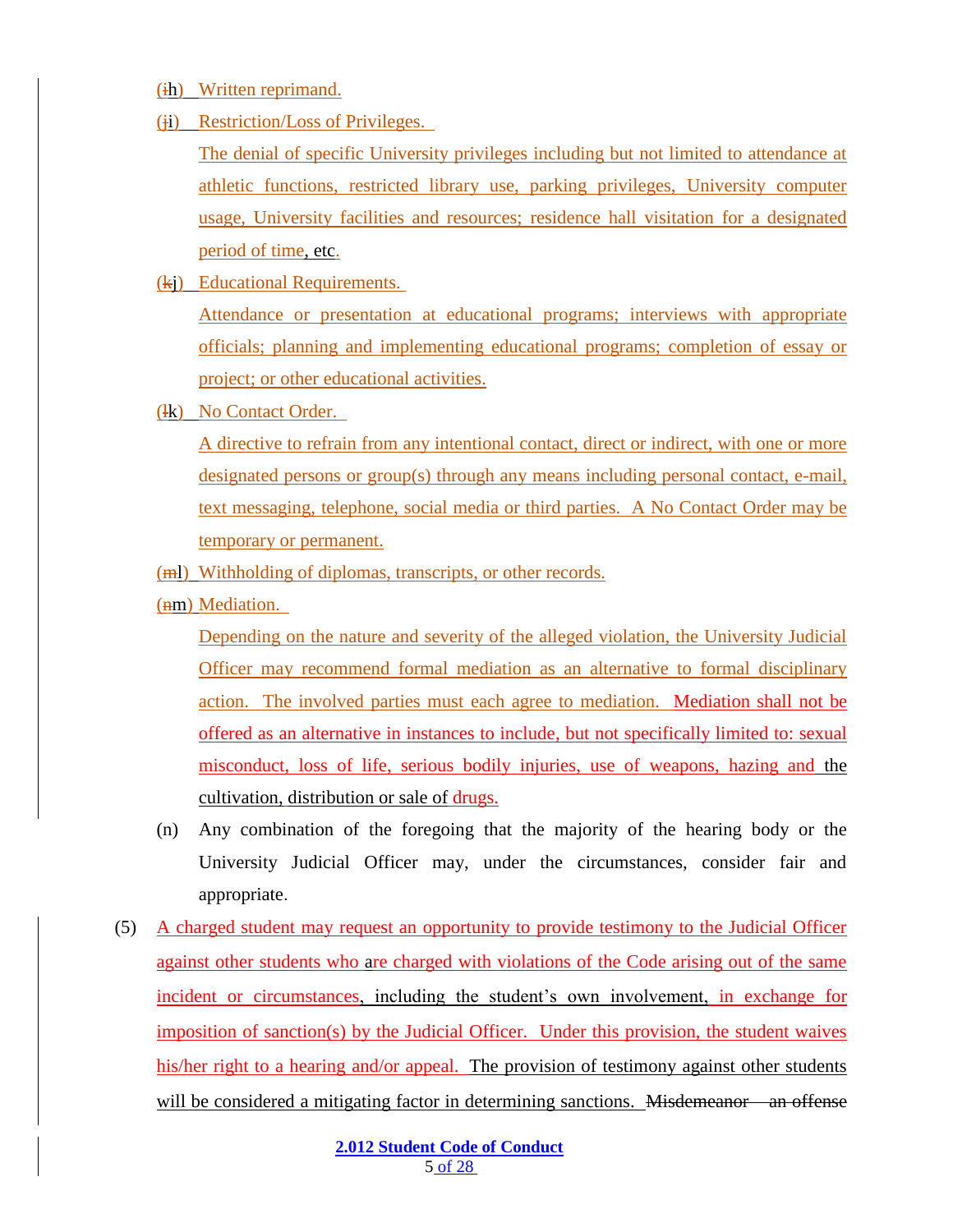against the University for which the student, upon a finding of responsible, shall be punished by:

(a) Suspension from the University for a period not to exceed two semesters; or

(b) Community service, not to exceed 15 hours per week and not to exceed a total of 11 weeks; or

(c) Probation for a specified period, or for a period not to exceed one year; or

(d) A letter of reprimand; or

(e) Restitution for the loss, damage or injury; or

(f) Discretionary sanctions; or

 $(g)$  Counseling—The University can require the student to seek counseling on or off-campus from a professional counselor in order to remain at the University; or

(h) Mediation; or

(i) Any combination of the foregoing that the hearing body or judicial officer may, under the circumstances, consider fair and appropriate.

 $(6)$  Definition  $[167]$ s of student conduct terms The following terms are defined as follows:

(a) Expulsion – a student shall be deprived of his/her opportunity to reenter the University.

The student is permanently separated from the University.

(b) Dismissal – separation of the student from the University for a period not to exceed five years. Readmission is conditioned by the recommendation of an ad hoc review board appointed by the President or Vice President for Student Affairs.

(cb) Suspension – Separation of the student from the University for a definite period of time. The duration of the period of suspension shall not exceed five three years and shall be in direct proportion to the degree of seriousness attached to the misconduct. Readmission for suspensions exceeding one year is conditioned upon the recommendation of an ad hoc review board appointed by the President or Vice President for Student Affairs[IE8].

 $(cd)$  Probation – an efficial warningindication that the student's conduct violated the eCode of conduct of the University and requires the withdrawal of special privileges, participation in inter-collegiate activities, and others. Special privileges means Tthe student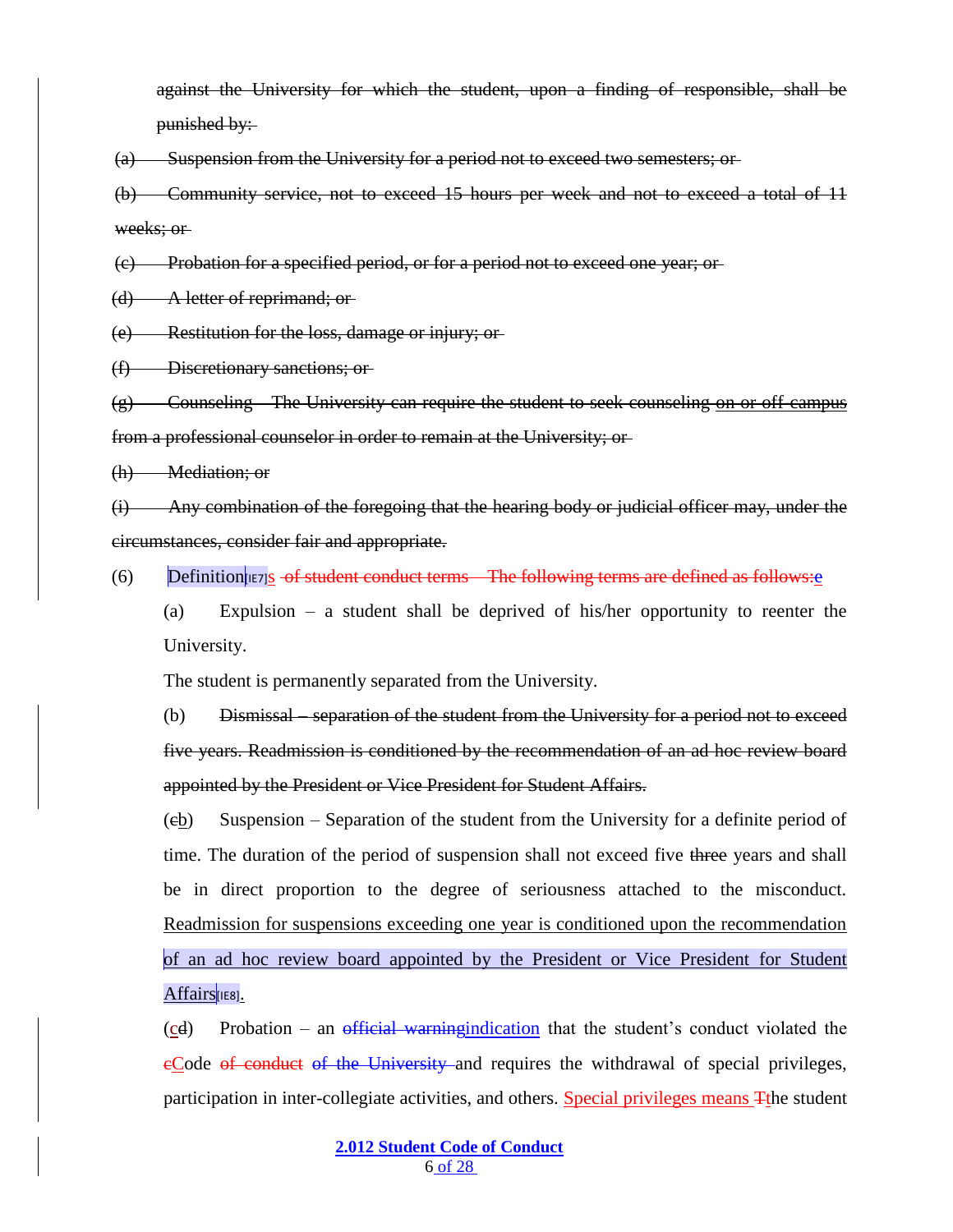may not be elected to office or represent the University in any other capacity during the period of probation. If the student is holding an office, he/she must vacate the office for the term of probation. The penalty of probation may also include a specified monetary fine from \$100.00 to \$350.00.

(de) Reprimand – a formal rebuke and official recognition by letter to the student of misconduct as charged by the University.

(ef) University/Community service – hours the student  $\frac{m}{m}$  beis required to perform in specified areas of service.

 $(fg)$  Restitution – Compensation for loss, or damage to University property, or injury. This may be in the form of monetary or material replacement.

(gh) Educational Discretionary sanctions – Work assignments, essays, presentations or other related discretionary educational assignments.

 $(h_i)$  Student  $\left| \right|$  Student  $\left| \right|$  and person admitted, matriculated to the University; any person who enrolleds, or -in any course or program in any school, college, institute or unit of Florida A&M University; or any person who has continued to be enrolled in any course or program at the University and continues to be associated with the University because he/she has not completed the course or program at the University. The term "student" will also refer to student clubs and organizations.

(ij) University official—any person employed by the University, performing administrative or professional **[IE10]**responsibilities.

(jk) Faculty member—Any person hired by the University to conduct classroom instruction and/or research activities or who is otherwise considered by the University to be a member of its faculty.

(kl) University—The Florida A&M University whose main campus is located in Tallahassee, Florida and any of its satellite or branch campuses.

(lm) University premises—All buildings, land, facilities, and any other property owned, leased, operated, controlled or supervised by the University.

 $(mh)$  University sponsored activity—Any activity on or off campus which is initiated, aided, authorized or supervised by the University.

 $(ne)$  Hearing body  $[n11]$ —Any person or persons who have been authorized by the University to determine whether a student has violated the Code and to recommend sanctions that may be imposed when a Code violation has been committed.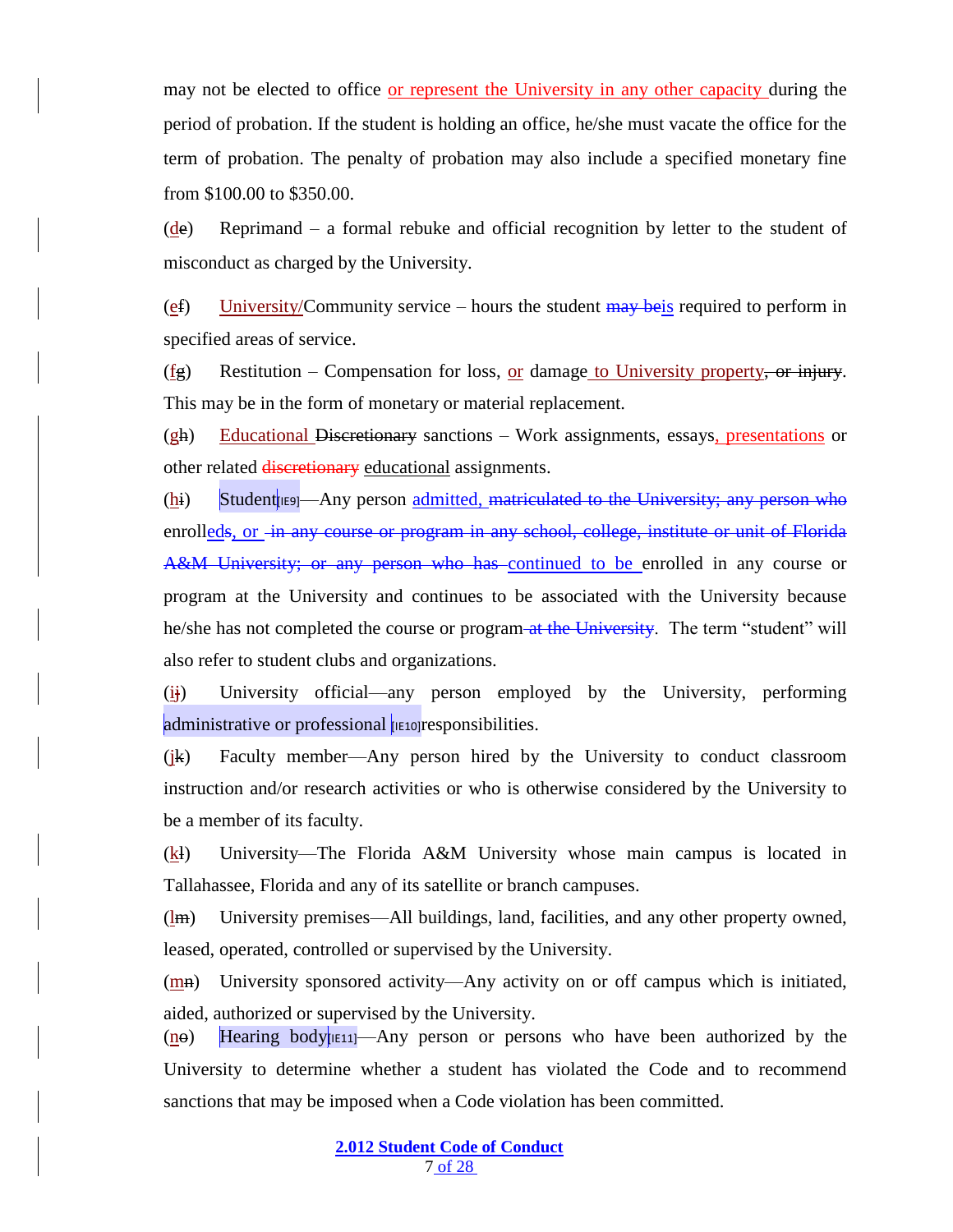(o) Mediator – Any neutral member of the University community who has been trained in conflict resolution to assist parties in reaching a mutual agreement to resolve their differences. The Mediator shall not have personal connections with either party or have prior knowledge of the disagreement.

(p) Club and/or organization—Any number of students who have complied with the University requirements for recognition or registration certification. The term "club or organization" also will refer to student.

(q) Charged Accused Student –The student accusedcharged with of violating violations of this Code.

(r) Complainant—Any person who submits a charge report alleging that a student violated this Code.

 $\sum_{\text{[N]}}$  (s) The [IE12] word, "Shall", is used in the imperative sense.

(t) The word, "Will" is used in the imperative sense.

(u) The word, "May" is used in the permissive sense.

(v) The word "Can" is used in the permissive sense.

 $(w\mathbf{v})$  Mediation—This is the actual mediation process in which all parties voluntarily agree to meet with an impartial mediator to communicate their concerns and needs to each other and to reach their own agreement on the resolution of the case. The participants are responsible for keeping their agreement or renegotiating if necessary. In the event the participants do not agree to mediate or mediate but do not reach a full and final resolution, the case will be referred back for disciplinary action. Breach of a mediated agreement may result in a follow up mediation session or the matter may be referred back[[E13] through the conduct process. involved in a dispute seek to reach a resolution with the aid of neutral mediators. Agreements reached are based on the interests of all parties so that everyone reaches a satisfactory compromise or settlement of the dispute.

(xw) Judicial hold—This prevents the student from conducting business at the University (i.e. any form of registration or obtaining transcripts).

(yx) Sanction—A penalty imposed upon a student after the student has admitted that he/she is

responsible or has been determined responsible by the Judicial Officer or a hearing body for

violating a provision(s) of the Code.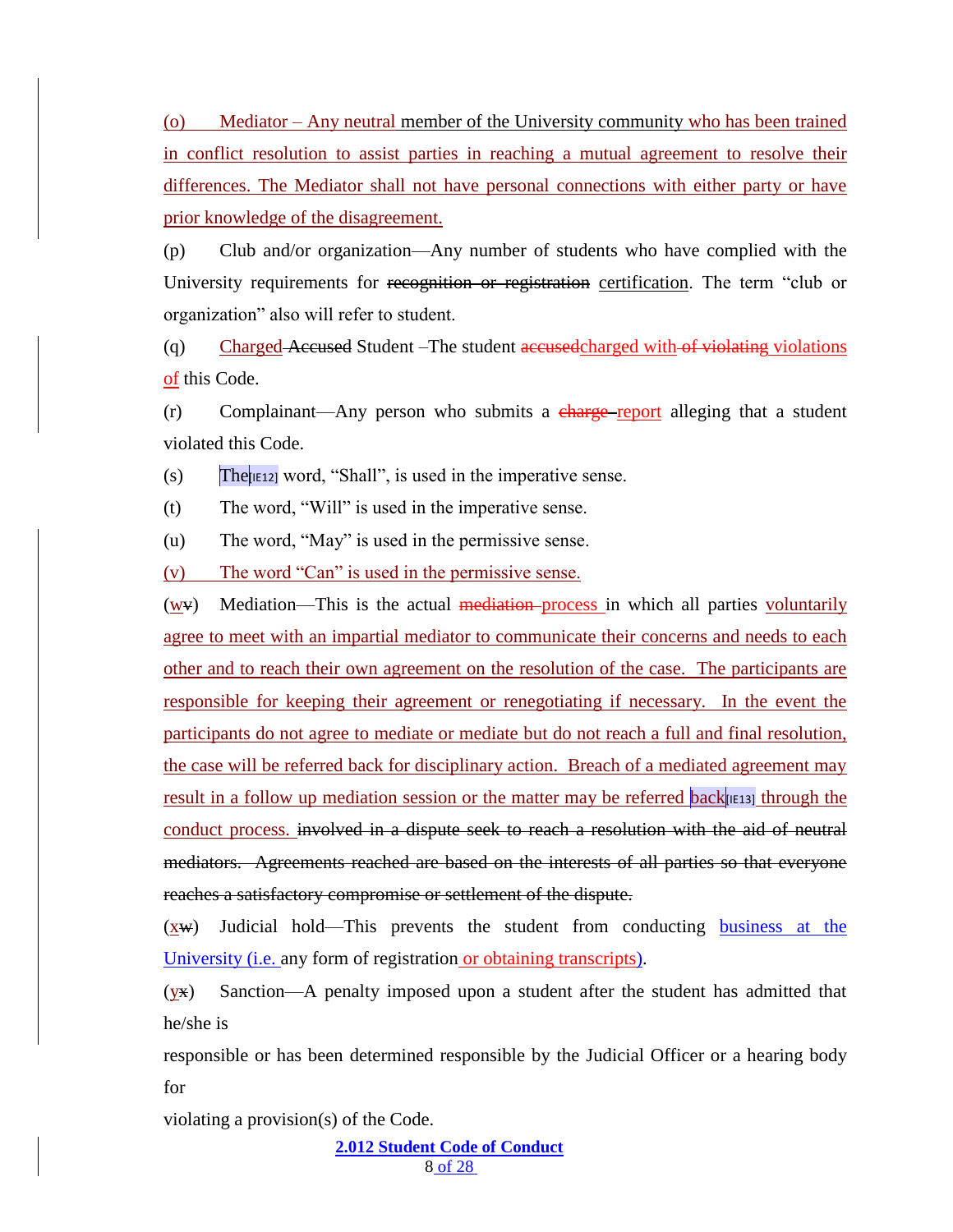$(\underline{z}y)$  Preponderance of Evidence—The term "preponderance of evidence" means that evidence

considered as a whole indicates the fact sought to be proved is more probable than not.

(aaz) "Responsible"—The term "responsible" means that the Accused charged Sstudent has been found responsible or accepted responsibility for violating a provision(s) of the Code.

(bbaa) "Not responsible"—The term "not responsible" means that the Accused charged Sstudent has not been found responsible or did not accept responsibility for the alleged violation(s) of a provision(s) of the Code.

(cc) Business Day – The term "business day" means Aa day of normal business operation (excluding legal holidays) that occurs during the officiallyas designated workweek ofbv the University.

(ddbb) All code of conduct definitions not included in this Code are in accordance with definitions found in the most recent edition of Blacks Law Dictionary in effect at the time of the violation of the Code.

## (cc) Self-Defense

(7) **Amnesty -** In serious or life-threatening situations, particularly where alcohol poisoning or drug overdose is suspected or where other medical treatment is reasonably believed to be appropriate, students are asked to call 911 (or FAMU Police Department at 850-599-3256 if on campus); stay with the person needing assistance until help arrives; and be prepared to give emergency medical personnel as much information as possible including the amount and type of alcohol or substances consumed. Students who receive medical attention as a result of alcohol and/or drug use are eligible for Amnesty and may not face formal action under the Code. Students seeking medical assistance for another person while simultaneously violating the alcohol and/or drug regulation may also be eligible. Students who qualify for Amnesty are required to complete educational measures and pay any incurring costs. It is the expectation that a student uses Amnesty only once. If a student is involved in subsequent alcohol and/or drug abuse incidents, the incident will be reviewed for violation of the Code. A student convicted of a second misdemeanor while on probation shall be liable for punishment of a felony.

(8)  $\mu$ <sub>[IE14]</sub> The hearing body or iJudicial oOfficer may defer or suspend a finding of responsibility pending completion of specific sanctions recommend suspension of sanction(s) for a specified period of time where circumstances warrant. If a student successfully completes the required sanctions, the student's conduct record may be sealed. This means that the record sealed

**2.012 Student Code of Conduct**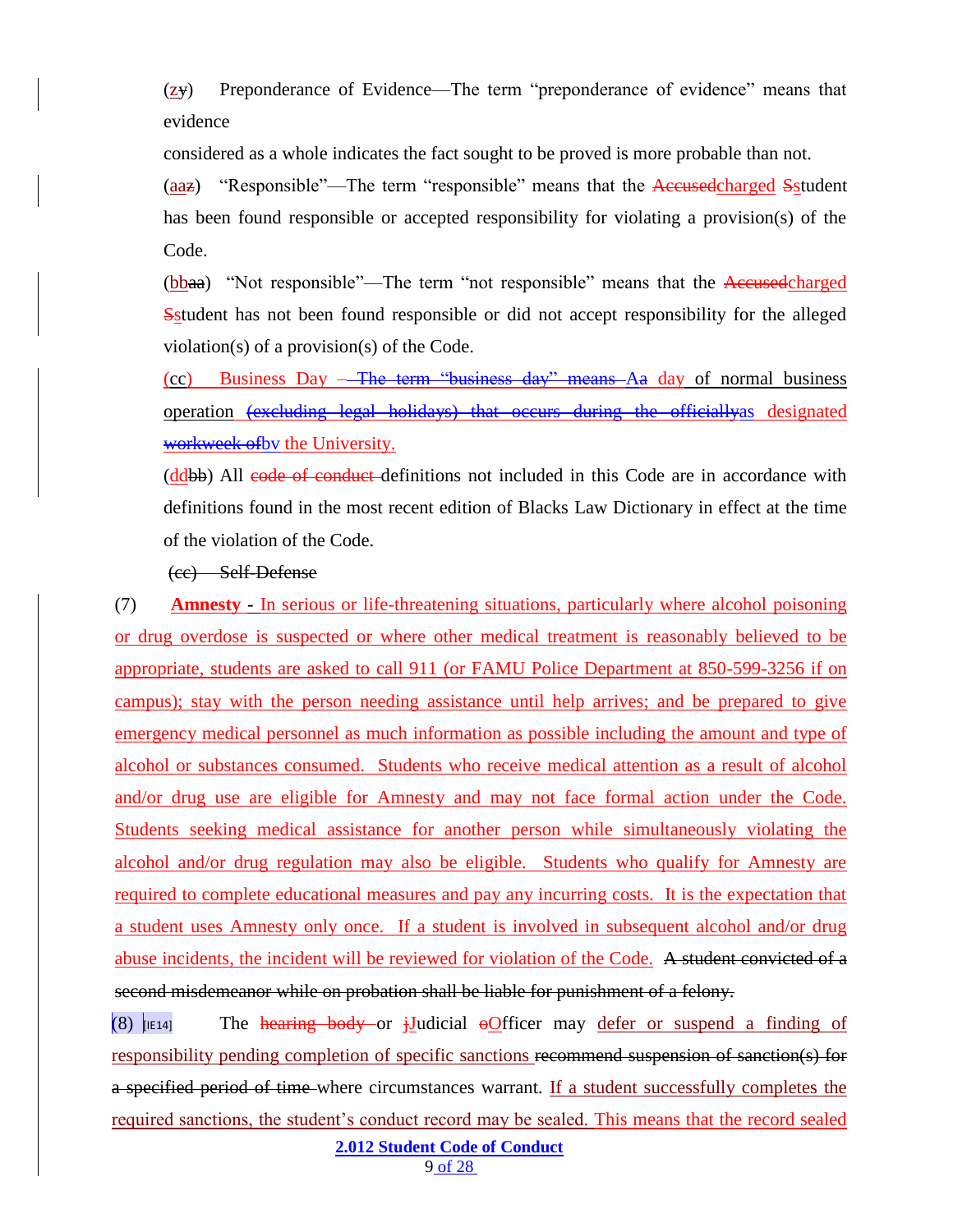will not appear on a student disciplinary/background check; however, the record may be considered by a hearing body or the Judicial Officer should the student commit a subsequent violation of the Code. A probationary period must be imposed.

(9) The President of the University or the Vice President for Student Affairs may expel, dismiss or suspend any student when the student's conduct is detrimental to the University and involves disruption of the University process or is dangerous to the health, safety and morals of the University community.

(910) **Violations**Offenses Classified as Felonies and Their Definitions.

(a) The offense affray is defined as the fighting of two or more students in a public or private place, voluntarily or not, to the disturbance of others. Penalty: Probation up to expulsion.

(b) The offense assault and/or battery is defined as the unlawful and intentional application of force, or attempt of such, to the person of another. This includes physically contacting another person without his/her consent and causing or intending to cause injury or imminent fear of injury. Penalty: Probation up to expulsion.

(c) The offense aAssaulting a University official is defined as the unlawful attempt or offer to do bodily harm to an official of the University when the official is in the execution of his office. Penalty: Probation up to expulsion.

(d) The offense dDisobeying a University official is defined as an intentional defiance of authority. The offense includes disobeying orders of the University official or the use of contemptuous words toward the University official. Penalty: Probation up to expulsion.

(e) The offense bBreaking and entering is defined as the unlawful breaking entry into  $\theta$  a building or structure of another, with intent to commit an offense therein. The word building includes a room, classroom, office, store, or trailer. A break includes any removal of any part of the building designed to prevent entry. Opening a closed door or window or other similar fixture, or cutting out the glass or the netting of a screen, or unauthorized possession, duplication or use of keys, access cards/codes for such property is defined as breaking. Penalty: Probation up to expulsion.

(f) The student who knowingly, with the intent to deceive, falsifies records or gives misleading information, oral or written, is subject to charges of deliberate deception. This includes falsifying, tampering, altering, forging, or misusing any University record or official document. Penalty: Probation up to expulsion.

(g) The offense dDestruction of property, including misuse or tampering with emergency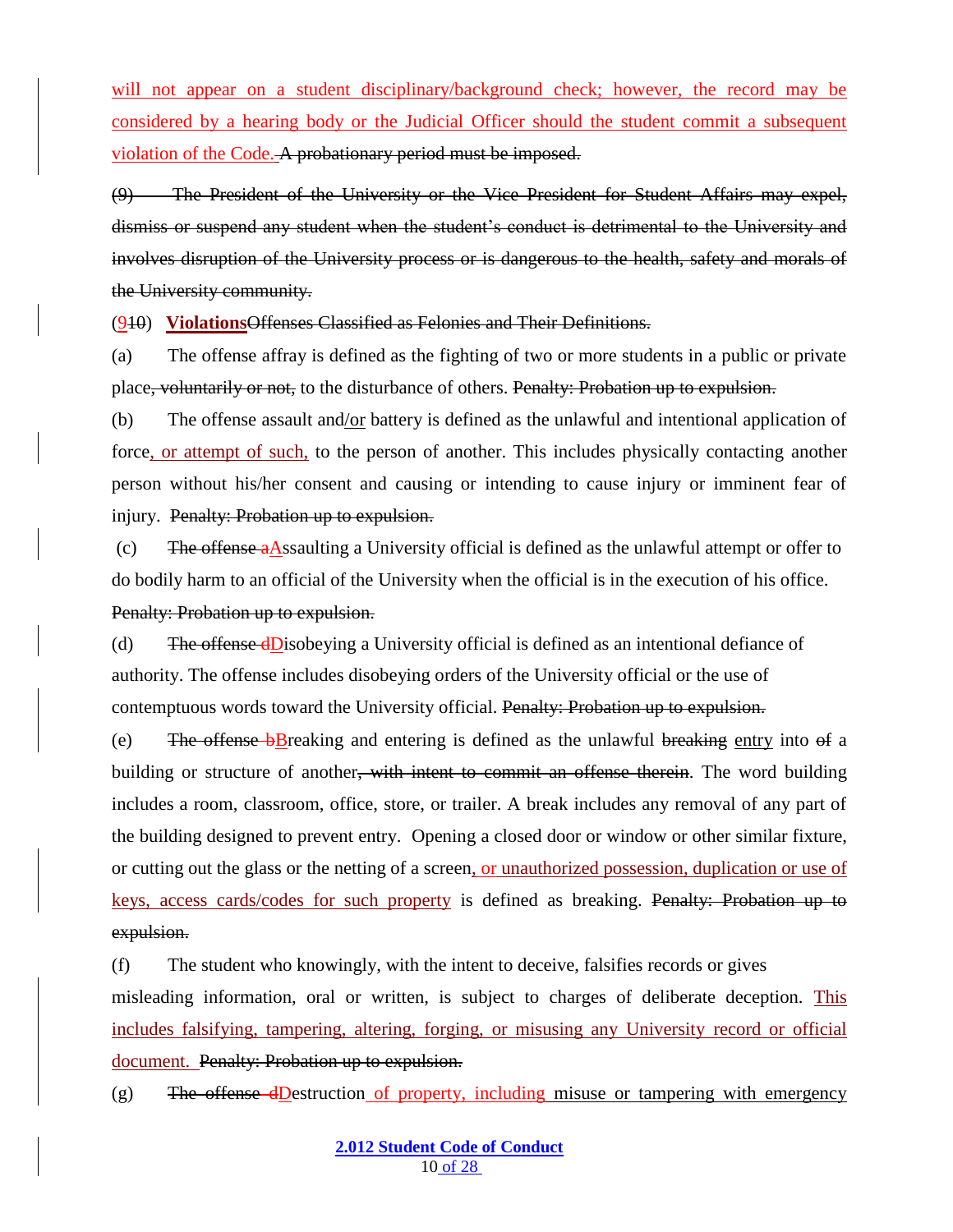equipment or systems, of property is defined as willful and malicious defacement, damage, misuse or destruction of University property or the private property of another or emergency equipment or systems. It includes vandalizing, or misusing emergency equipment for nonemergency events. This shall include but not be specifically limited to intentional misuse of 911 blue lights systems, fire alarm pull stations, fire extinguishers, heart defibrillators, and unauthorized use of emergency exit doors or intentional losses of University or private property. In addition to being subject to disciplinary action, students or student organizations responsible for such damage may be financially liable. The value of the property referred to must be \$100.00 or more. Penalty: Probation up to expulsion.

(h) The offense hazing is defined as noted in FAMU Regulation 2.028. Penalty: See subsections (3) and (4) of said regulation.

(i) Stealing is defined as the intent to deprive or defraud the true owner of his/her property or to appropriate the same to the use of the taker or someone other than the true owner. It is taking from the possession of another or obtaining from a person value of any kind, appropriating the same to personal use or to the use of another person other than the true owner. The property alleged as being stolen must be of a value of \$100.00 or more. Penalty: Probation up to dismissal. (j) Lewd and Lascivious Behavior is defined as such behavior as indicated under Section Chapter 800.03, Florida Statutes. Penalty: Probation up to expulsion.

(jk) Use and/or possession of weapons, firearms, ammunitions, explosives, knives, firecrackers, fireworks or any other instrument as a weapon in a reckless manner is prohibited. Firecrackers or fireworks may be used only when approved by appropriate University officials.

1. "Firearm" "Weapon" means any item weapon (including but not specifically limited to metallic knuckles, sword, any dangerous chemical or biological agent, a firearm, machine gun, starter gun, BB gun, stun gun, paintball gun, taser, archery equipment or any other object-and) which will, is designed to, or may readily be converted to expel a projectile by the action of an explosive; the frame or receiver of any such weapon; any firearm muffler or firearm silencer; any destructive device<del>; or any machine gun. The term "firearm" does not include an antique firearm</del> unless the antique firearm is used in the commission of a riot; the inciting or encouraging of a riot; or the commission of any felony under this Rule .

**2.012 Student Code of Conduct** 2. "Fireworks" means and includes any combustible or explosive composition or substance or combination of substances, or except as hereinafter provided, any article prepared for the purpose of producing a visible or audible effect by combustion, explosion, deflagration, or detonation. The term includes blank cartridges and toy cannons in which explosives are used, the type of balloons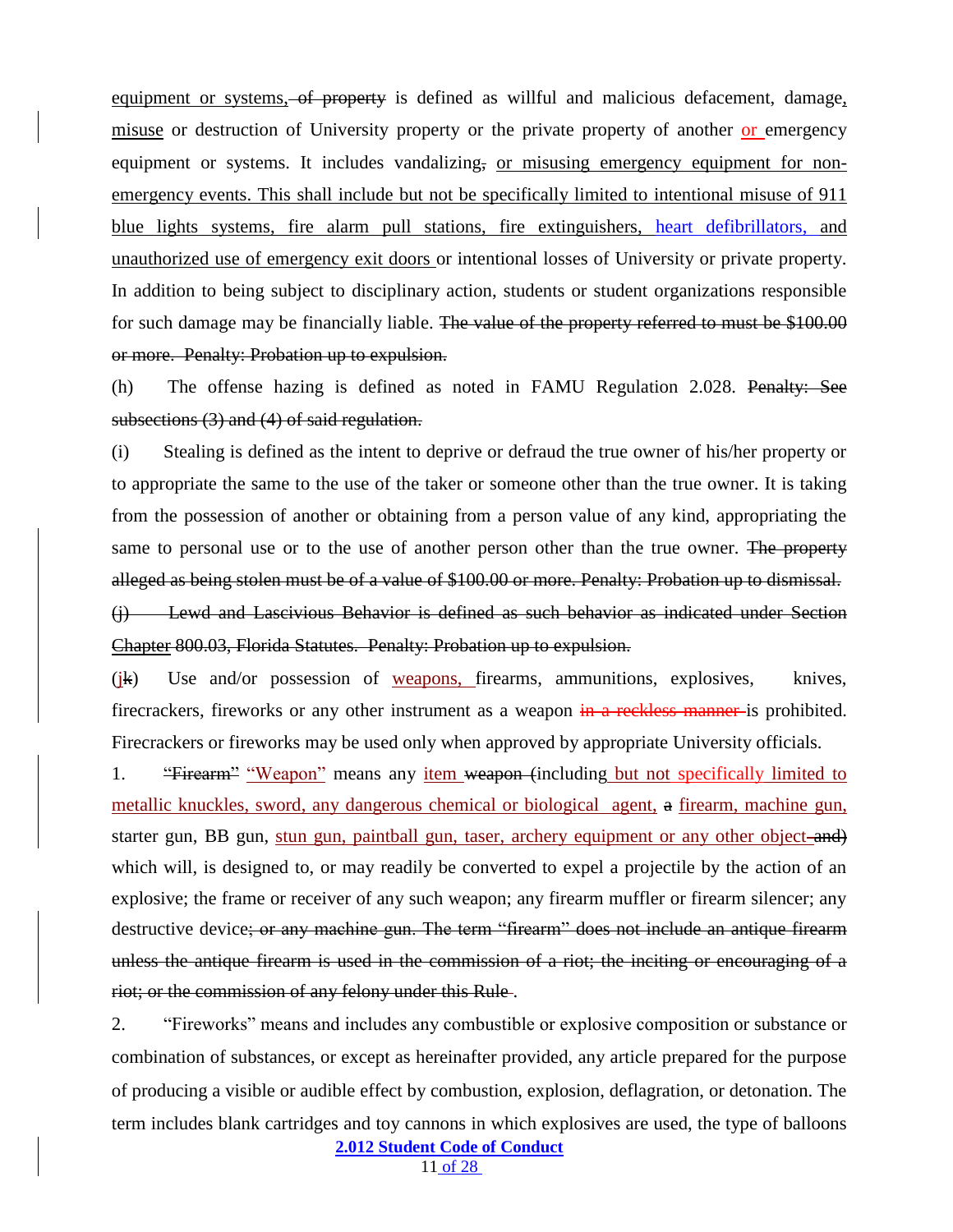which require fire underneath to propel them, firecrackers, torpedoes, skyrockets, roman candles, incense, dago bombs, and any fireworks containing any explosives or flammable compound or any tablets or other device containing any explosive substance. The term "fireworks" does not include sparklers; toy pistols, toy canes, and toy guns.

3. The term "sparkler" means a device which emits showers of sparks upon burning, does not contain any explosive compounds, does not detonate or explode, is hand-held or ground-based, and cannot propel itself through the air. Penalty: Probation up to expulsion.

(kl) The opening and removing of the mail, including electronic mail, of another person without authority is a violation of Federal law. University penalties may also be imposed for such a violation. Penalty: Probation up to expulsion.

 $(lm)$  The student convicted of a felony by an off-campus court of competent jurisdiction may be subject to sanctions by the University. Presently: Probation up to expulsion.

 $(m<sub>H</sub>)$  Violations of the terms of disciplinary action imposed as a result of previous disciplinary proceedings under the provision of this Code will subject the student to additional sanctions. Penalty: Probation up to dismissal.

 $(ne)$  The offense conspiracy is defined as planning with one or more fellow students individuals to commit an act or acts that violate(s) the University Code of Conduct. Penalty: Probation up to expulsion.

(op) Identification violations include:

1. To fail to present identification when requested by a University Law Enforcement Officer or other university official who identifies him/herself. Penalty: Probation up to dismissal.

2. To alter, illegally use or attempt to illegally use an another's identification eard, library card, decal or other means of identification not issued to the student. regardless of methodology (i.e., card, identification number, access code, etc.). Penalty: Probation up to dismissal.

3. The student who knowingly, with intent to deceive, allows another to use his/her student identification card, decal or other means of identification. Penalty: Probation up to dismissal.

4. To manufacture, distribute, deliver, sale, purchase, possess or use of false identification.

5. Impersonation or misrepresenting the authority to act on behalf of another or the University. Penalty: Probation up to dismissal.

(pq) Stalking:

1. Any person who willfully, maliciously, and repeatedly follows or harasses another person, including via electronic means, commits the offense of stalking. Penalty: Probation up to suspension.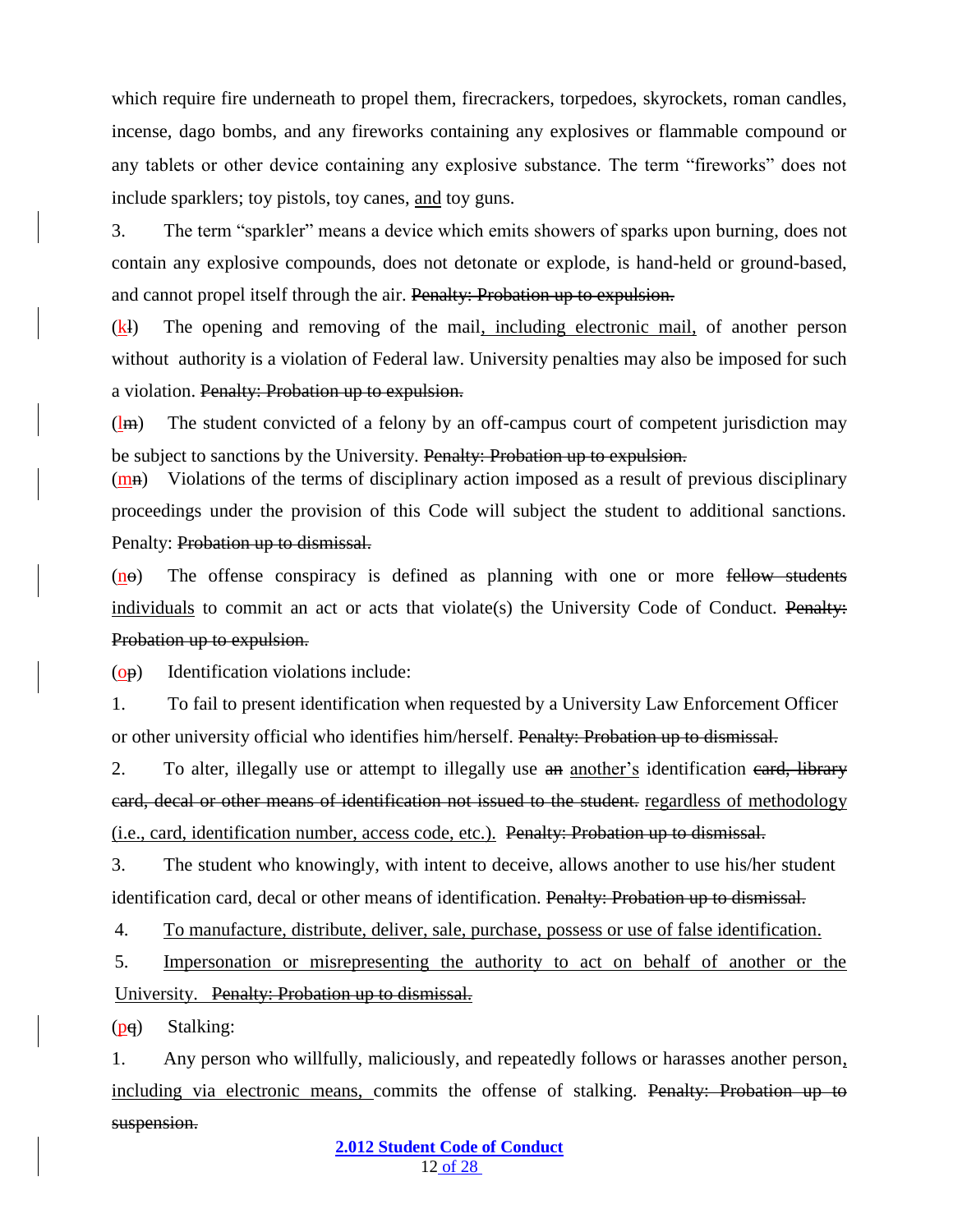2. Any person who willfully, maliciously, and repeatedly follows or harasses another person, including via electronic means, and who makes a credible threat with the intent to place that person in fear of bodily injury or loss of life; or who fails to comply with an off-campus court order to cease and desist with any such conduct toward subject person or that person's property commits the offense of aggravated stalking. Penalty: Suspension up to expulsion.

(r) Sexual Battery – The non-consensual oral, anal or vaginal penetration by, or union with the sexual organ of another or the anal or vaginal penetration with an object by another; however, sexual battery does not include an act done for a bona fide medical purpose. Penalty: Suspension up to expulsion.

1. " Victim" means a person who has been the object of a sexual battery.

2. " Alleged Offender" means the person who has been accused of committing sexual battery.

3. Unless expressly prohibited by law, the University is committed to affording the victim of a sexual assault the following rights:

a. To not require the corroboration of the victim's testimony.

b. To prohibit the victim's past sexual history from being admitted as testimony in university proceedings.

c. To allow the victim to submit to the Hearing Body during the penalty phase a victim impact statement.

d. To authorize the Vice President for Student Affairs or Associate Vice President for Student Affairs or Director of Housing to modify living arrangements in cases where the victim and alleged offender live in the same housing complex.

e. To authorize the Vice President for Student Affairs or Associate Vice President for Student Affairs, or the University Judicial Official to issue an immediate administrative restraining order, forbidding the alleged offender from all contact with the victim.

f. To authorize the University provost and/or the academic deans to establish an immediate reassignment of classes for the alleged offender when both alleged offender and victim attend the same classes.

g. To provide on-campus counseling services to victims of sexual assault.

h. To close the proceedings from the public as provided in all other disciplinary proceedings. (qr) Sexual Misconduct – any sexual activity that occurs without the clear, knowing and voluntary consent prior to and during such sexual activity or that occurs when the victim is unable to give consent.

**2.012 Student Code of Conduct** 13 of 28 1. Inability to give consent includes but is not limited to situations where an individual is: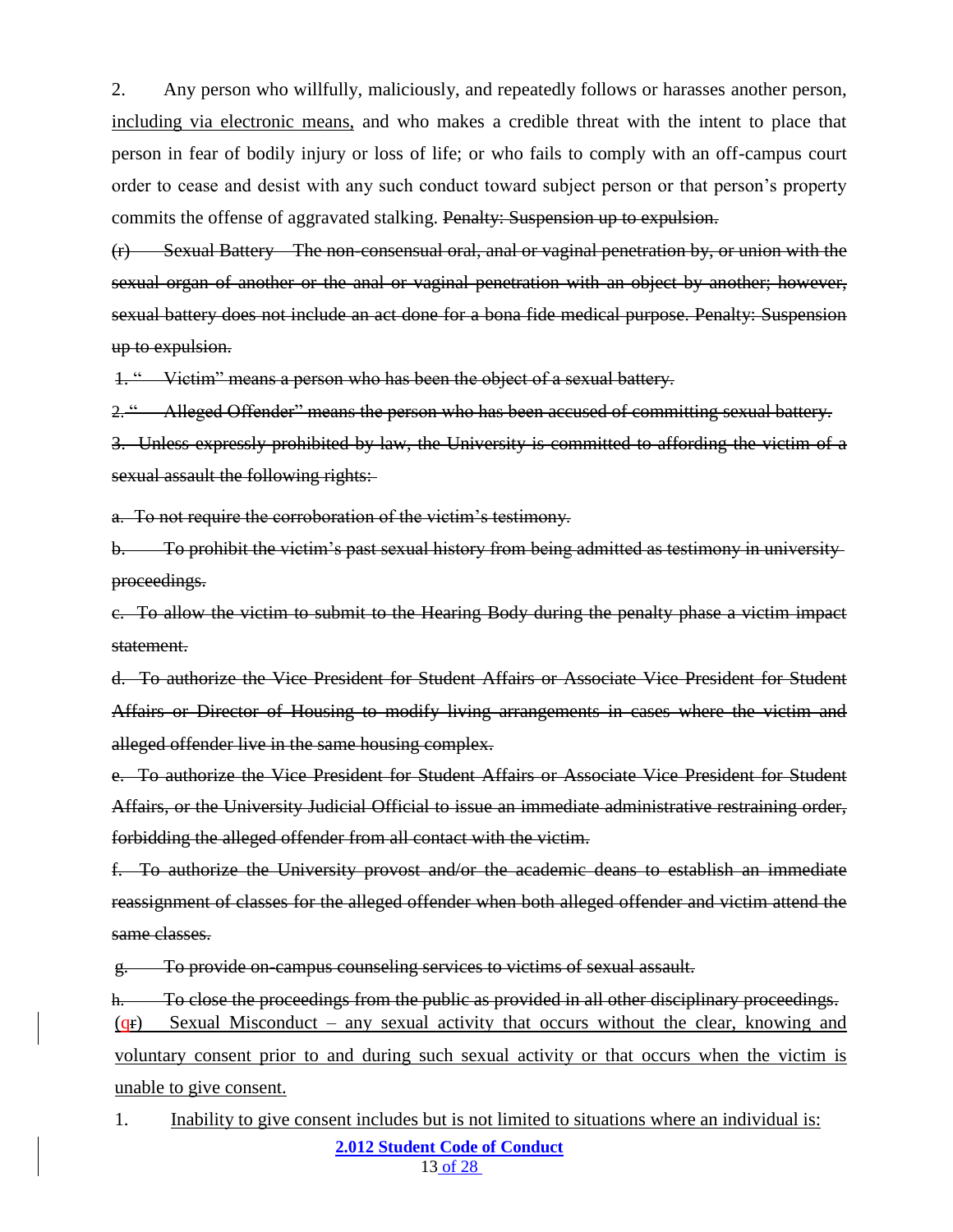a) under the influence of alcohol, drugs or other substances (including, but not limited to prescribed medications)

b) unconscious, asleep, ill or in shock

c) under the age of 18 and therefore legally incapable of giving consent; or

d) known by reason of impairment, mental condition or developmental or physical disability to be reasonably unable to give consent.

e) Consent is not freely given if achieved through force, threat of force or coercion. Consent to one form of sexual activity does not imply consent to other forms of sexual activity. Lack of resistance is not consent and consent can be withdrawn at any time.

2. Sexual Misconduct offenses include, but are not limited to:

a) Sexual Harassment – any words, conduct or action of a repeated nature being directed at a male or female; including the inappropriate display of gender-based pictorial images offensive or degrading to a person of that gender, including, but not limited to sexual posters, photographs, cartoons, drawings, or other displays of sexually suggestive objects or pictures; that creates an intimidating, hostile or offensive environment that interferes with, denies or limits a person's ability to participate in or benefit from the University's programs and activities.

b) Non-Consensual Sexual Contact (or attempts to commit same) – is any intentional sexual touching, however slight with any object by a man or woman upon a man or woman that is without consent and/or by force.

c) Non-Consensual Sexual Intercourse (or attempts to commit same) – is any sexual intercourse however slight, with any object, by a man or woman upon a man or woman that is without consent and/or by force. Examples include, but are not specifically limited to:

i. Sexual contact when the person is below the statutory age of consent.

ii. Vaginal, anal or oral intercourse, digital penetration or penetration by an object

iii. Sexual contact without full and free consent given by the person, including situations where drugs and/or alcohol impair the person's ability to give full and free consent

iv. Attempted or actual unwanted sexual activity, such as sexual touching or fondling an unwilling person's intimate parts (e.g., genitalia, groin, breast or buttock, or clothing covering them) or forcing an unwilling person to touch another's intimate parts;

v. Sexual contact when the perpetrator knows the person is unaware of the sexual contact; and

**2.012 Student Code of Conduct** d) Sexual Exploitation – occurs when one person takes non-consensual or abusive sexual advantage of another for his/her own advantage or benefit, or to benefit or advantage anyone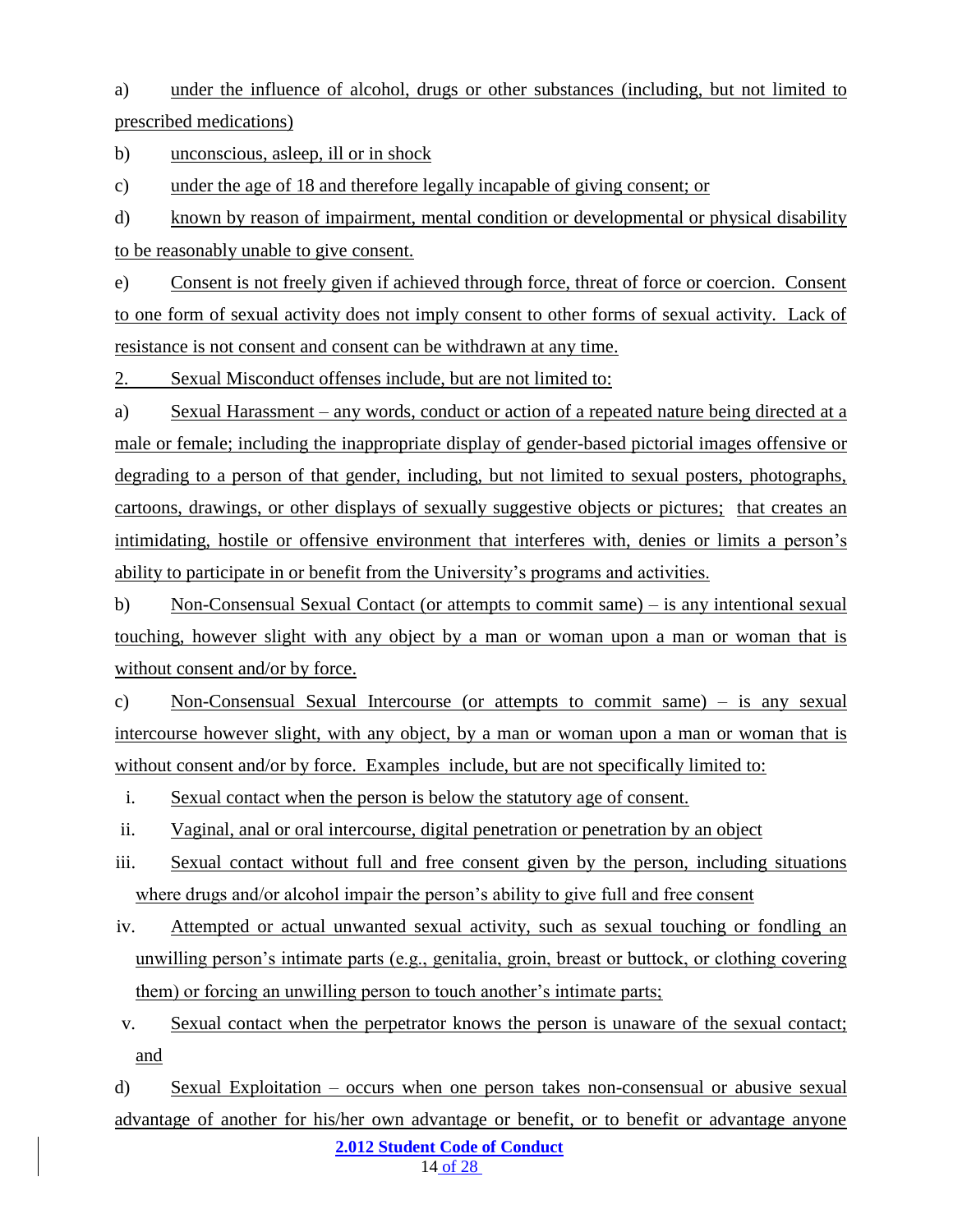other than the individual being exploited, and that behavior does not otherwise constitute one of other sexual misconduct offenses. Examples of sexual exploitation include, but are not specifically limited to:

- i. Invasion of sexual privacy
- ii. Non-consensual video or audio recording of sexual activity
- iii. Going beyond the boundaries of consent (such as letting friends hide in the closet to watch you having consensual sex)
- iv. Engaging in voyeurism;
- v. Knowingly transmitting a sexually transmitted infection (STI) or HIV to another student;
- vi. Exposing one's genitals in non-consensual circumstances; inducing another to expose their genitals;

vii. Sexually-based stalking and/or bullying may also be forms of sexual exploitation

e) Lewd and Lascivious Behavior – unlawful sexual acts with minors.

f) Relationship Violence – occurs when one partner tries to maintain power and control over the other through actual or threatened physical or sexual violence, or psychological and emotional abuse. These acts can be directed at a spouse, ex-spouse, current or former girlfriend, boyfriend, or current or former dating partner.

2. Other student conduct offenses  $\left| \right|$  (will fall under Title IX when gender-based) $\left| \right|$  (E16)

a. Threatening or causing physical harm, extreme verbal abuse or other conduct which threatens or endangers the health or safety of a person

b. Discrimination – Refer to Regulation 10.103, Non-Discrimination, Policy and Discrimination and Harassment Complaint Procedures.

c. Intimidation – implied threats or acts that cause an unreasonable fear of harm

d. Hazing – Refer to Regulation 2.028, Anti-Hazing.

e. Bullying – repeated and/or severe aggressive behavior likely to intimidate or intentionally harm, control or diminish another person, physically or mentally

f. Violence between those in an intimate relationship to each other

- 3. Stalking Refer to Section  $(9)(p)$  of this Code.
- 4. Victim Rights

a. While the University encourages all violations to be reported, the victim has the right to choose whether or not to file a formal complaint. There is also the option of filing an anonymous report. However, here may be circumstances based on the status or seriousness of the alleged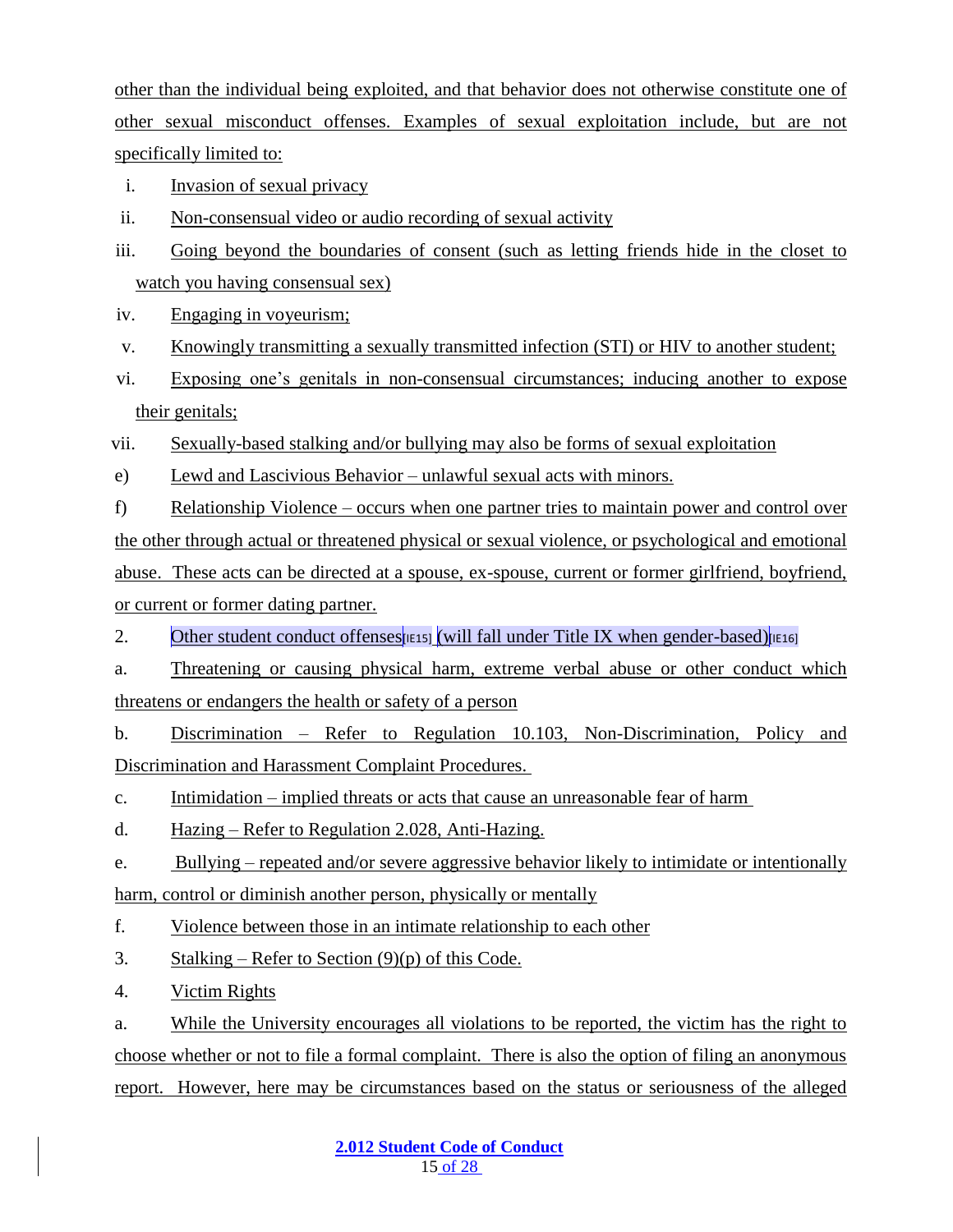offense, the University must investigate and take action to protect the victim or other members of the University community.

b. In addition to pursuing administrative/judicial remedies, the victim maintains the right to pursue criminal charges.

c. To not require the corroboration of the victim's testimony.

d. To prohibit the victim's past sexual history from being admitted as testimony in University proceedings.

e. To allow the victim to submit to the Hearing Body a victim impact statement to be considered during the sanctioning phase.

f. To authorize the Vice President for Student Affairs or Associate Vice President for Student Affairs or Director of Housing to modify living arrangements in cases where the victim and alleged offender live in the same housing complex.

g. To authorize the Vice President for Student Affairs or Associate Vice President for Student Affairs, or the University Judicial Officer to issue an immediate administrative restraining order, forbidding the alleged offender from all contact with the victim.

h. To authorize the University Provost and/or the academic deans to establish an immediate reassignment of classes for the alleged offender when both alleged offender and victim attend the same classes.

i. To provide on-campus counseling services to victims of sexual assault.

j. To close the proceedings from the public as provided in all other disciplinary proceedings.

k. At the request of the victim in cases involving sexual misconduct, physical violence or stalking charges, the victim to be able to testify in a separate room from the alleged offender as long as this does not interfere with the alleged offender's right to question the victim.

l. Both the victim and the charged student shall be informed of the outcome of any University disciplinary proceeding brought alleging a sex offense, the University's final determination and any sanctions.

(rs) Academic Honesty Violations:

1. An academic honesty violation shall include a student who gives or takes information or material and wrongfully uses it to aid himself/herself or another student in academic endeavors. It shall further include receiving unauthorized written or oral information from a fellow student. Additionally, it shall include stealing, buying, selling, or referring to a copy of an examination before it is administered.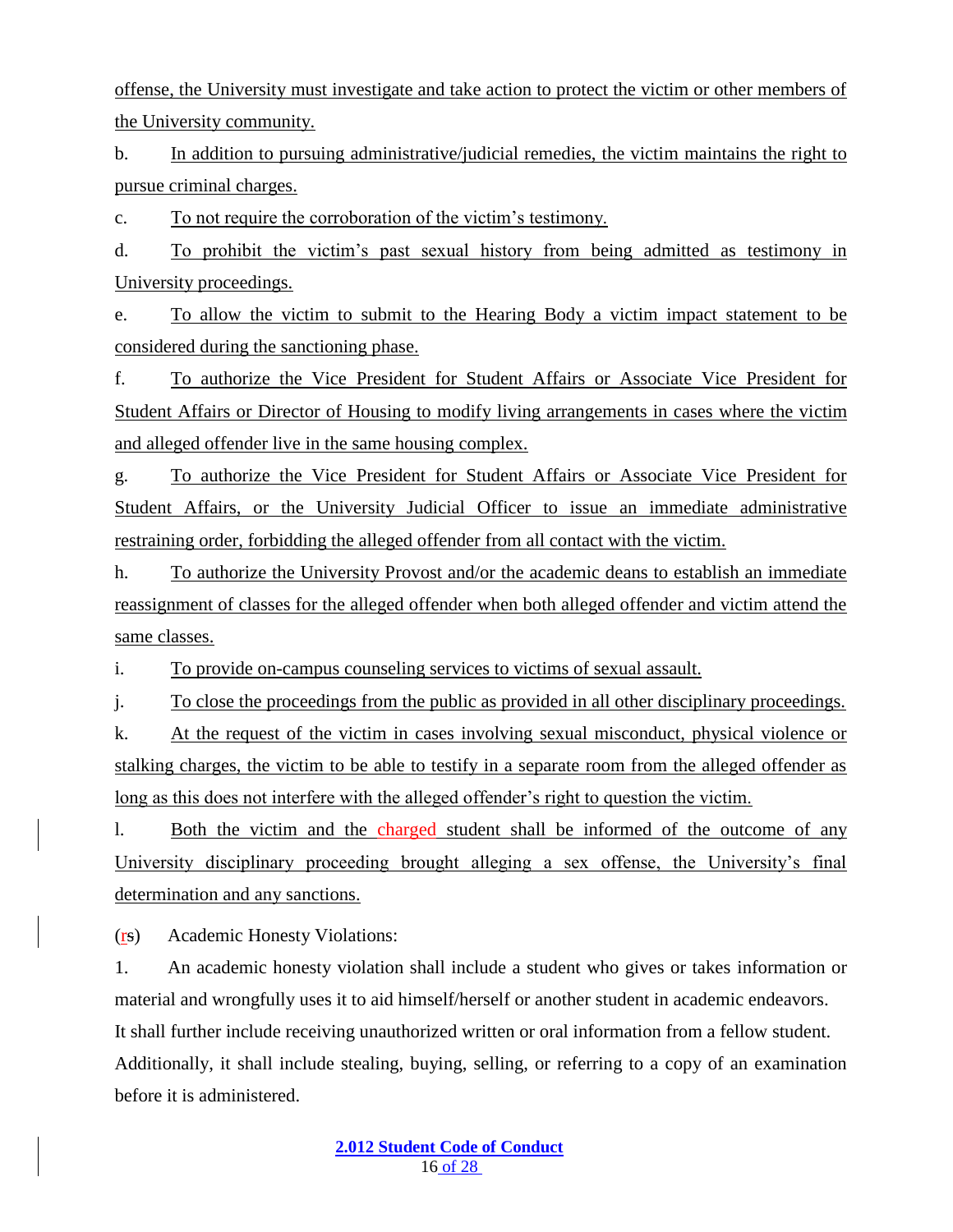2. In the instance of papers written outside of the class, academic honesty violations shall include plagiarism. Plagiarism may be specifically defined for the purposes of any course by the **instructor** school, institute<sub>[IE17]</sub>, or college involved. Unless otherwise defined, plagiarism shall include failure to use quotation marks or other conventional markings around material quoted from any source. Plagiarism shall also include paraphrasing a specific passage from a specific source without indicating accurately what that source is. Plagiarism shall further include letting another person compose or rewrite a written assignment.

3. A student who assists in any of the academic honesty violations mentioned above shall be considered equally as responsible as the student who accepts such assistance.

4. For procedural information regarding academic honesty violations, students should consult with the academic dean or director or program coordinator in the respective school, or college, or institute.

5. The penalties for academic honesty violations shall include: reprimand, reduction of grade; denial of academic credit; invalidation of university credit or of the degree based upon such credit; probation; suspension; dismissal; or expulsion. In addition to any other penalties that may be imposed, the individual or student may be denied admission or further registration, and the University may invalidate academic credit for work done by a student and may invalidate or revoke the degree based upon such credit if it is determined that the student has made false, fraudulent, or incomplete statements in the application, residence affidavit, or accompanying documents or statements in connection with, or supplemental to, the application for admission to or graduation from the University.

(st) Theft or other abuse of computer facilities, wireless system, network, data and resources, including but not limited to:

1. Unauthorized access, entry or use of a University's or another's computer, computer system, network, software, password, account or data into a file, to use, read, or change the contents, or for any other purpose.

2. Unauthorized transfer of a file.

3. Use of another's individual's identification and/or password.

2. Unauthorized alteration or degradation of computer equipment, software, network, data or system performance.

3. Unauthorized copying or distribution of computer software or data.

4. Theft or unauthorized use of intellectual property.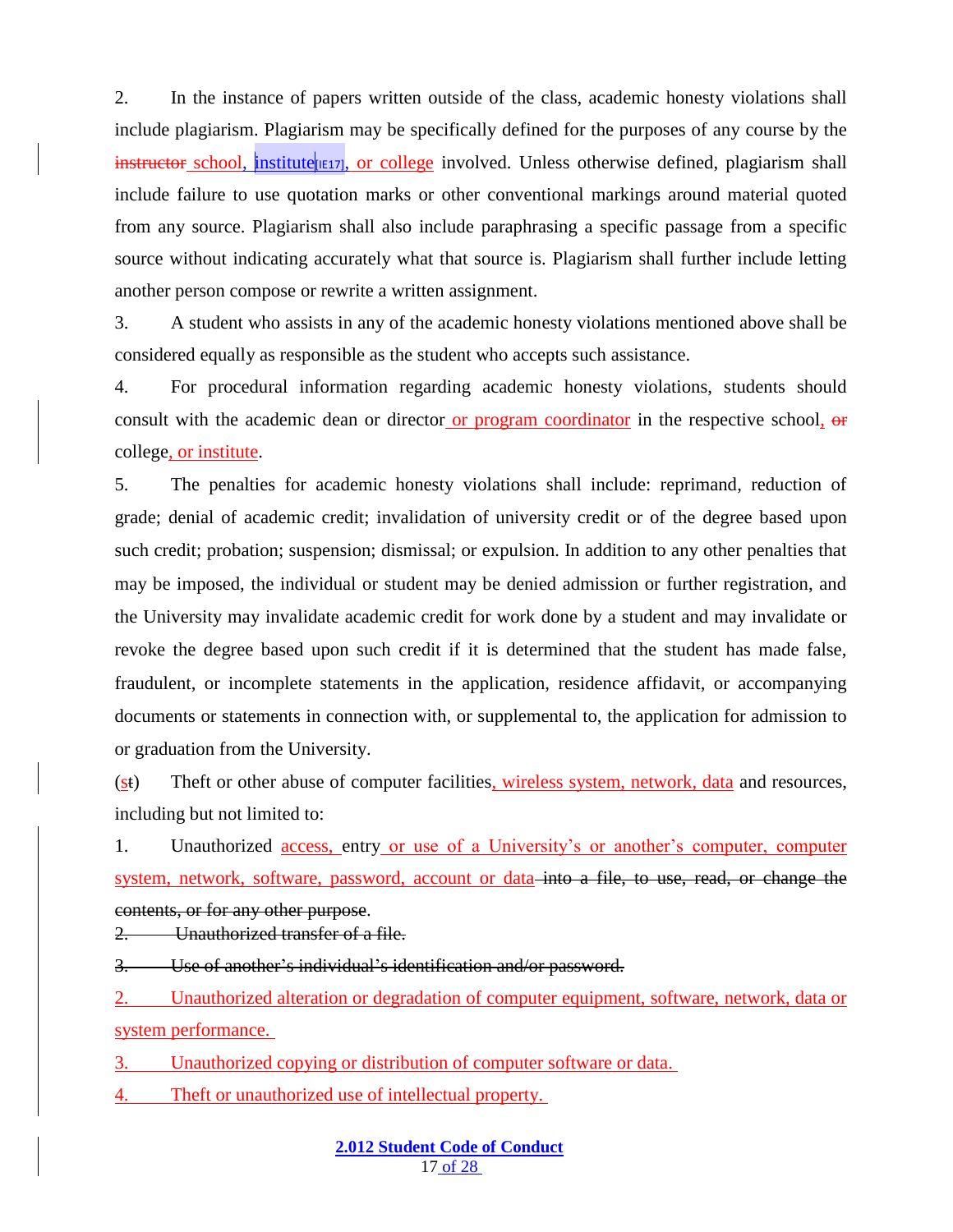5. Use of a computer or computer system in the commission of a crime to violate or facilitate the violation of laws, Board of Governors or University rules, regulations or policies.

6. Any unauthorized commercial use of University computer or computing resources.

7. Any unauthorized use of electronic or other devices to make an audio or video recording.

84. Use of computing facilities and resources to send obscene or abusive messages or material.

95. Use of computing facilities or resources to interfere with the work of another student, faculty/staff , University official or the normal operation of the University computing system.

6. Penalties—Written reprimand up to suspension.

 $(tu)$  Abuse of the Student Judicial System, including but not limited to:

1. Failure to obey the notice from the University Judicial Officer to appear for a information briefing or hearing as part of the student judicial system.

2. Falsification, distortion, or misrepresentation of information before a hearing body or a staff member of the Office of Judicial Affairs during an information briefing.

3. Disruption or interference with the orderly conduct of a judicial hearing.

4. Attempting to discourage an individual's proper participation in, or use of, the student judicial system.

5. Attempting to influence the impartiality of a member of a hearing body prior to, during, and/or after a judicial hearing.

6. Harassment, verbal or physical, and/or intimidation of a member of the hearing body, Judicial Affairs staff or a witness prior to, during, and/or after a judicial hearing.

7. Influencing or attempting to influence another person to commit an abuse of the student judicial system.

8. Penalties—Written reprimand up to suspension.

 $(u,v)$  Participating in an on-campus or off-campus demonstration, riot, or activity that disrupts or obstructs the normal operations of the University and/or infringes upon the rights of other members of the University community; leading or inciting others to disrupt scheduled and/or normal activities within any campus building or area. Penalty: Probation up to Suspension.

 $(vw)$  Obstruction of the free flow of pedestrian or vehicular traffic on University premises. Penalty: Written reprimand up to suspension.

(wx) Use, possession, manufacturing, cultivation, or distribution or sale of illegal drugs and/or controlled substances. Illegal drugs include but is not limited to synthetic drugs or other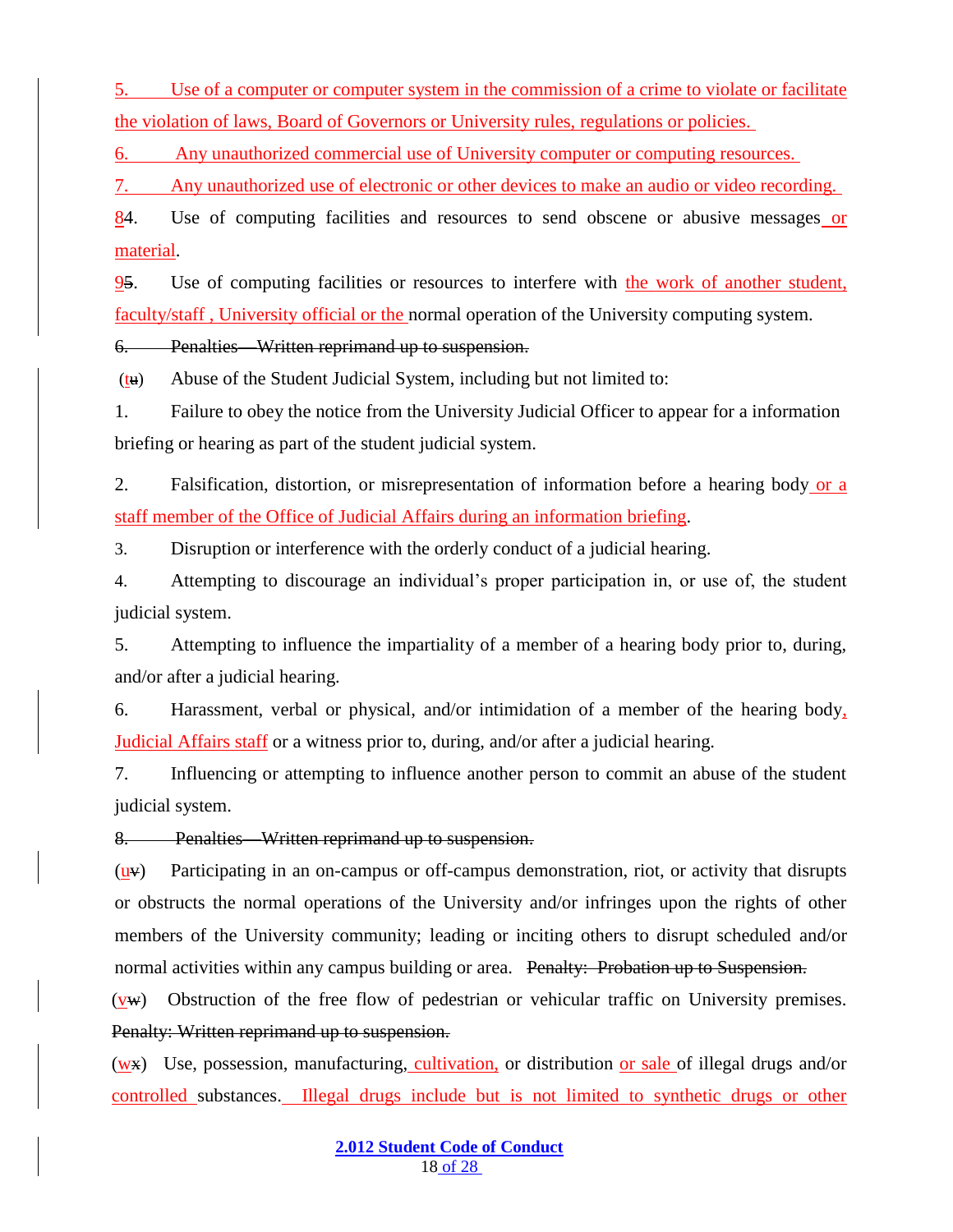substances that will alter a student's mental state (e.g. glue, nitrous oxide, paint, etc.); drug paraphernalia; possession, use, sale or distribution of prescription medication not issued to the student.

1. The University has a Zero Tolerance Policy for the use, possession, manufacturing or distribution of illegal drugs and/or substances.

**Zero Tolerance means that the student may be removed from University housing, and up to** suspension or expulsion from the University.

(xy) The violation of alcoholic beverages is defined as noted in FAMU Regulation 3.021.Use, possession, manufacturing, or distribution of alcoholic beverages, or public intoxication. Penalty: Probation up to dismissal.

(yz) Harassment—Words, conduct or action of a repeated nature being directed at a male or female, that annoys, alarms or causes substantial emotional distress to the male or female. Penalty: Probation to Suspension.

 $(zaa)$  Extortion – The act or practice of obtaining something or compelling some action by force, coercion, intimidation or threat.

(aabb) The offense disorderly conduct encompasses the act or acts, disorders and neglect which affect the peace, harmony, and well being of the University community to the prejudice of good order and discipline. Disorderly conduct includes, but is not limited to the use of profanity in public, drunkenness in University buildings and grounds, and the use of insulting or defamatory language. Penalty: Letter of reprimand up to suspension.

(11) Offenses Classified as Misdemeanors and Their Definition.

(a) The offense assault is defined as an unlawful offer or attempt to do bodily harm toward the person of another. Penalty: Letter of reprimand up to suspension.

(b) The student who gives or takes any information or material with the intention of wrongly using it to aid himself/herself or another student in academic endeavors shall be subject to the charge of cheating. This includes falsifying, tampering, altering, forging, or misusing any University record or official document or knowingly supplying false or misleading information to a University official. Penalty: Letter of reprimand up to suspension.

(c) The offense destruction, misuse of property is defined as willful and malicious defacement, damage or destruction of University property or the property of another. It includes vandalizing, misusing or intentional loss of University or private property. In addition to being subject to disciplinary action, students or student organizations responsible for such damage may be financially liable. The value of the property referred to must be less than \$100.00. Penalty:

**2.012 Student Code of Conduct**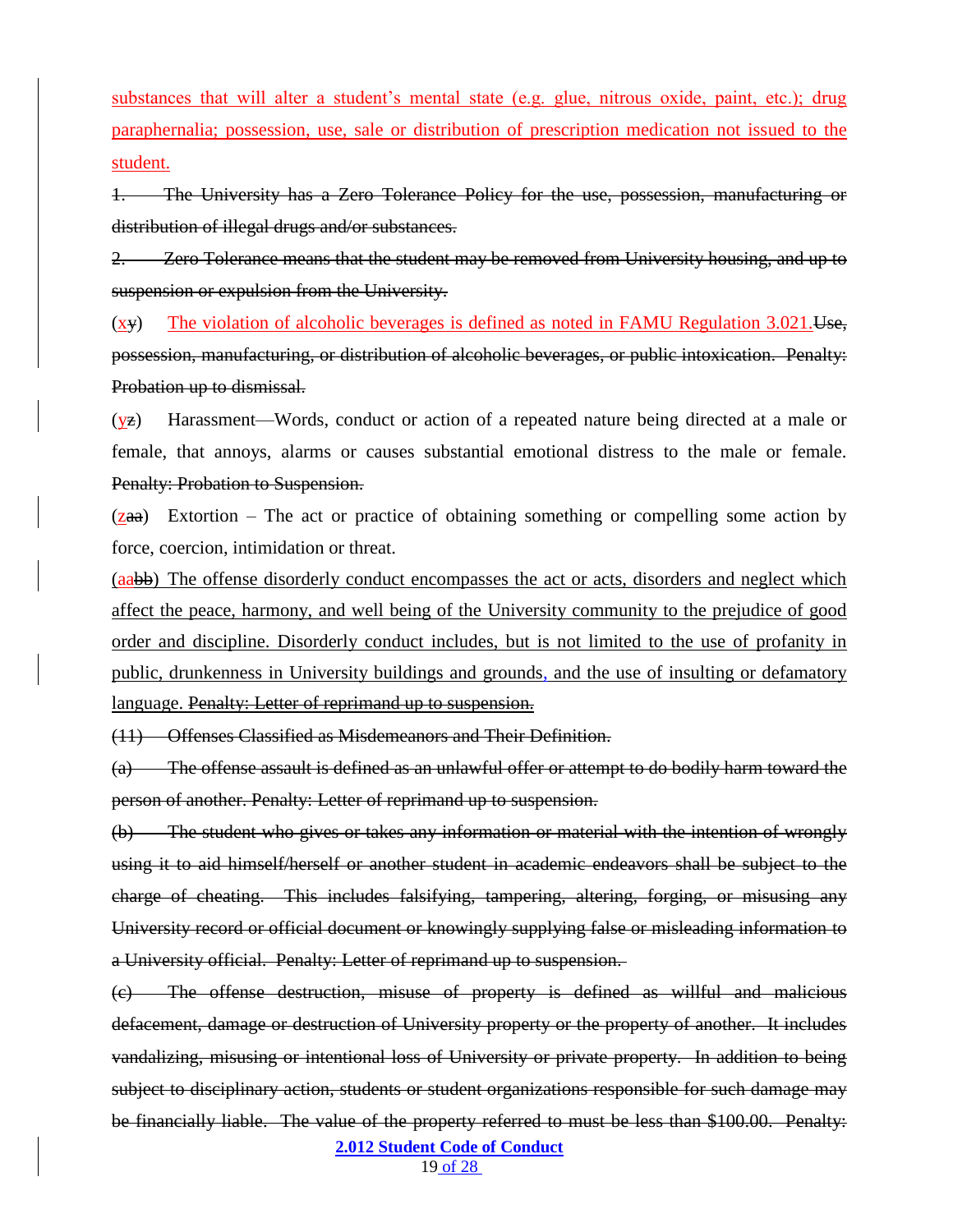Letter of reprimand up to suspension.

(d) The offense disorderly conduct encompasses the act or acts, disorders and neglect which affect the peace, harmony, and well being of the University community to the prejudice of good order and discipline. Disorderly conduct includes, but is not limited to the use of profanity in public, drunkenness in University buildings and grounds and the use of insulting or defamatory language. Penalty: Letter of reprimand up to suspension.

(e) The offense stealing is defined as the intent to deprive or defraud the true owner of his/her property or to appropriate the same to the use of the taker or someone other than the true owner. It is taking from the possession of another or obtaining from a person value of any kind, appropriating the same to personal use or to the use of another person other than the true owner. The property alleged as being stolen must be of a value of less than \$100.00. Penalty: Letter of reprimand up to suspension.

(f) The possession of firearms, ammunitions, explosives, firecrackers or fireworks, or the possession of a knife or other discharges or weapons of whatever kind or character is in violation of the code of conduct. Penalty: Letter of reprimand up to suspension.

 $(12)(10)$  The time limit for filing a charge against a student for violation of the Code should be filed within six months [IE18] twenty days of the date the violation was committed or discovered, whichever is later. The University Judicial Officer may exercise professional discretion when applying the time limit for filing a charge against a student when there are circumstances that warrant a waiver of the twenty days six months from the date of discovery. Circumstances that may warrant a waiver include but are not specifically limited to: stalking, sexual misconduct, battery, or relationship violence, in which the delay may be related to issues of victimization; requests from law enforcement not to take action or concern for the safety of witnesses. The written notice of the charge of violation to the **accused** charged student should proceed the actual hearing date or information briefing with the **accused** charged student by no less than threefour workbusiness days, except in an emergency. A hearing shall normally be scheduled within fifteen workbusiness days of the date of the notice of the charge of violation to the accused charged student, unless the accused charged student and the Judicial Officer or his/her designee agrees in writing to a later hearing date or unless there are extenuating circumstances. Extenuating circumstances that may warrant a delay of a hearing include, but not specifically limited to: unavailability of witnesses, illnesses, death, pending civil or criminal proceedings which might prejudice University findings; an on-going related law enforcement investigation, and written requests for continuance from an attorney secured by the **accused** charged student or from the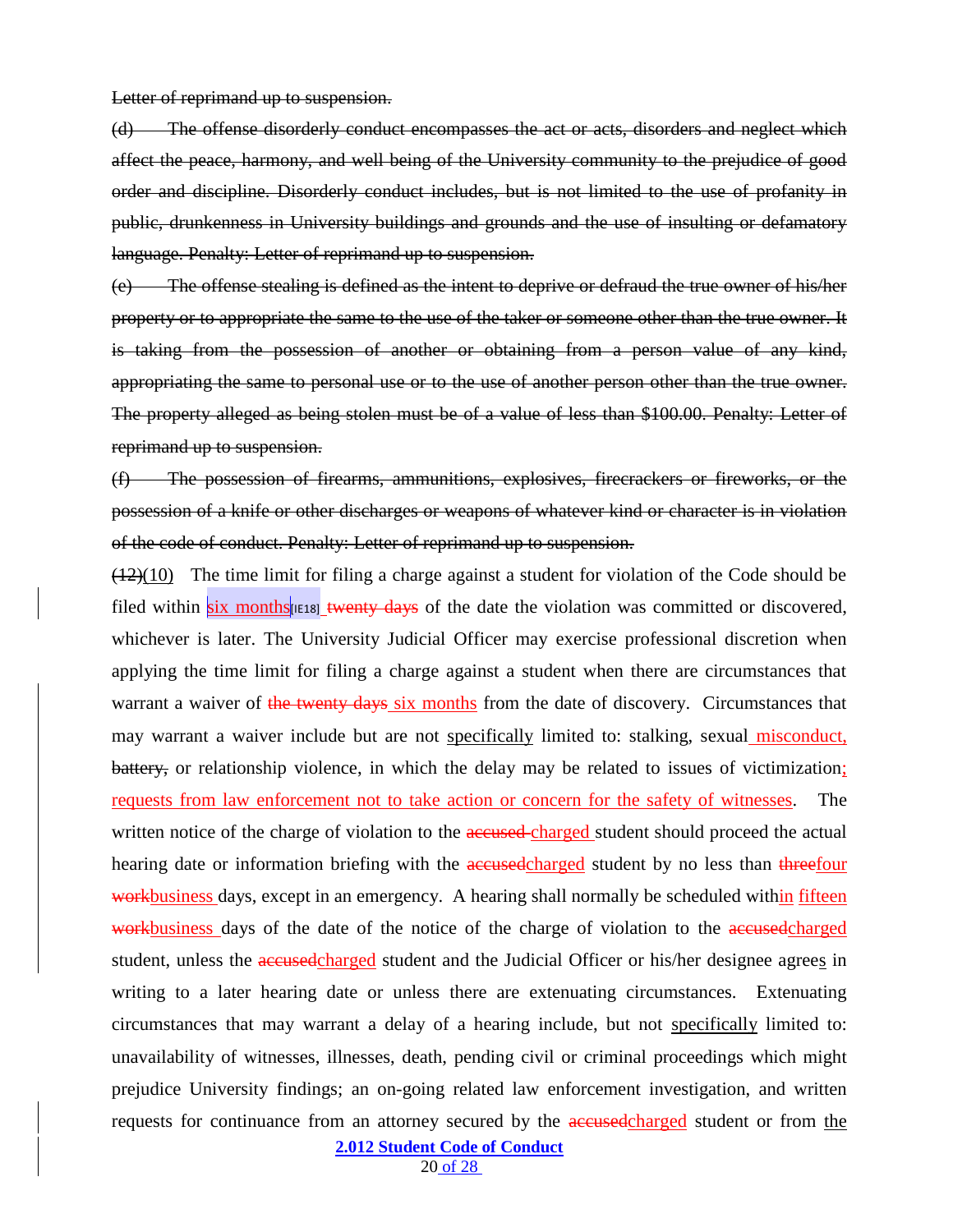university attorney.

(13)(11) The University may summarily dismisssuspend or expel any student or group of students, pending a hearing at a later date if requested, under the following circumstances:

(a) The continued presence of the student on campus is likely to create interference with the educational process and/or the orderly operation of the University; or

(b) The continued presence of the student on campus is likely to endanger the health, safety, morals<sup>[[E19]</sup>, welfare or property of the University community.

(c) The offense or conduct committed by the student is of such a serious, heinous or repulsive nature, as to adversely affect the University community and the student's suitability as a member of the academic community.

(14)(12) **Other University Boards**

(a) Violation of residence hall policies and procedures are punishable as misdemeanors under the Code. Violation of the Visitation Policy as found in the Residence Life Handbook shall carry either an arrest for trespassing, suspension or probation and the removal from residing in University housing facilities.

 $(b)$ <sub>[IE20]</sub>University Housing Conduct Boards may conduct informal hearings regarding cases arising in Uuniversity housing where the charged student is a resident of Uuniversity housing. University Housing Hearing Officers include the Director, Associate and Assistant Directors and designees.

 $(c)$ <sub>IE21]</sub>Matters involving a club and/or organization may be referred to the Organization Review Board Committee by the Dean of Students and Director of Judicial Affairs/University Judicial Officer.

(15)(13) The President or Vice President for Student Affairs may summarily dismisssuspend or expel any student, pending a hearing at a later date if requested, who is convicted of or pleaded guilty to a criminal offense of a kind which interferes with the educational orderly operation of the university, or a kind which, if the student were allowed to remain enrolled, would endanger the health, safety, morals, welfare or property of the members of the academic community.

 $(16)(14)$  A student who fails to respond to an Aadministrative R request to Aappear shall be prohibited from attending classes and participating in extra-curricular activities until compliance with the  $\triangle$ administrative R request to  $\triangle$ appear is effected.

 $(17)(15)$  If aA student charged with a violation of the Student Code of Conduct, regardless of which judicial body may hear the matter, wishes may request to have the hearing postponed and because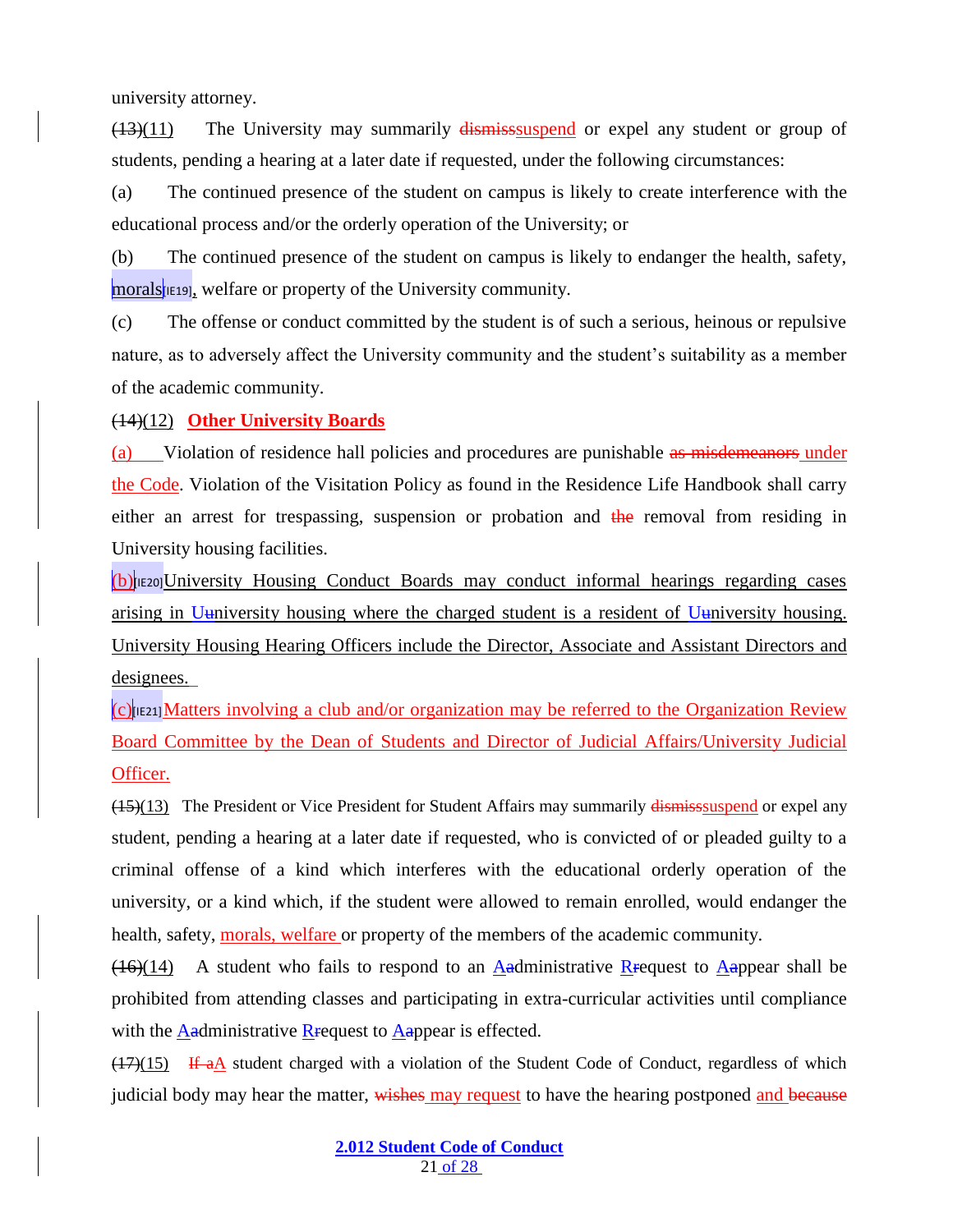there is pending or possible civil or criminal litigation which he/she feels might be prejudiced by the findings of the University hearing, such postponement may be granted provided the student requests it in writing and agrees to accept the imposition of probation, suspension or withdraws from the University voluntarily, depending upon the gravity of the offense. Such probation, suspension, or withdrawal will be recommended by determined and activated by the University Judicial Officer with recommendations to the Vice President for Student Affairs, who shall make a determination. Action taken shall remain in force until such time as the student requesting a hearing appears before the appropriate hearing body and a hearing is held. The student shall be informed whether he/she would be placed on probation or would be suspended prior to his making a decision to postpone the hearing.

(18)(16) Students are required to carry a Florida A&M University picture identification card at all times. Failure to do so, may subject them to  $a$  reasonable detention by appropriate University authorities.

 $(19)(17)$  In addition to the right of University officials to enter a student's room in University housing pursuant to the terms of the Housing and Board Agreement, officials may enter when an emergency exists, where there is reasonable cause to believe there is a clear and present danger or where there is a reasonable belief that contraband is present which interferes with the educational process of the University, or where the health, safety and morals of the University community are in imminent and apparent danger.

 $(20)(18)$  In the event a student charged with an offense wishes to waive, in writing, his/her right to a hearing and/or an appeal of a hearing to the appropriate official or hearing body, including external judicial or administrative forums, bodies or entities, and the University Judicial Officer wishes to accept jurisdiction, the University Judicial Officer may make a determination of facts and, if the student is found responsible for the offense, make a recommendation of penalty. The student's written waiver shall be obtained after being given an explanation of the charges against him/her and of his/her rights to a hearing and appeal under the Student Code of Conduct. The student shall have two  $(2)$  workbusiness days from the date of signing the waiver to rescind, in writing, his/her waiver and request a hearing. In the absence of a rescission of waiver, the student shall be informed in writing of the decision of his/her case within ten  $(10)$  workbusiness days from the date of the waiver. Should the student elect to proceed under this provision and fails to complete the process, a judicial hold may be placed on the student's account.

 $\left(\frac{21}{19}\right)$  When a student is accused of charged with a violation, which in the opinion of the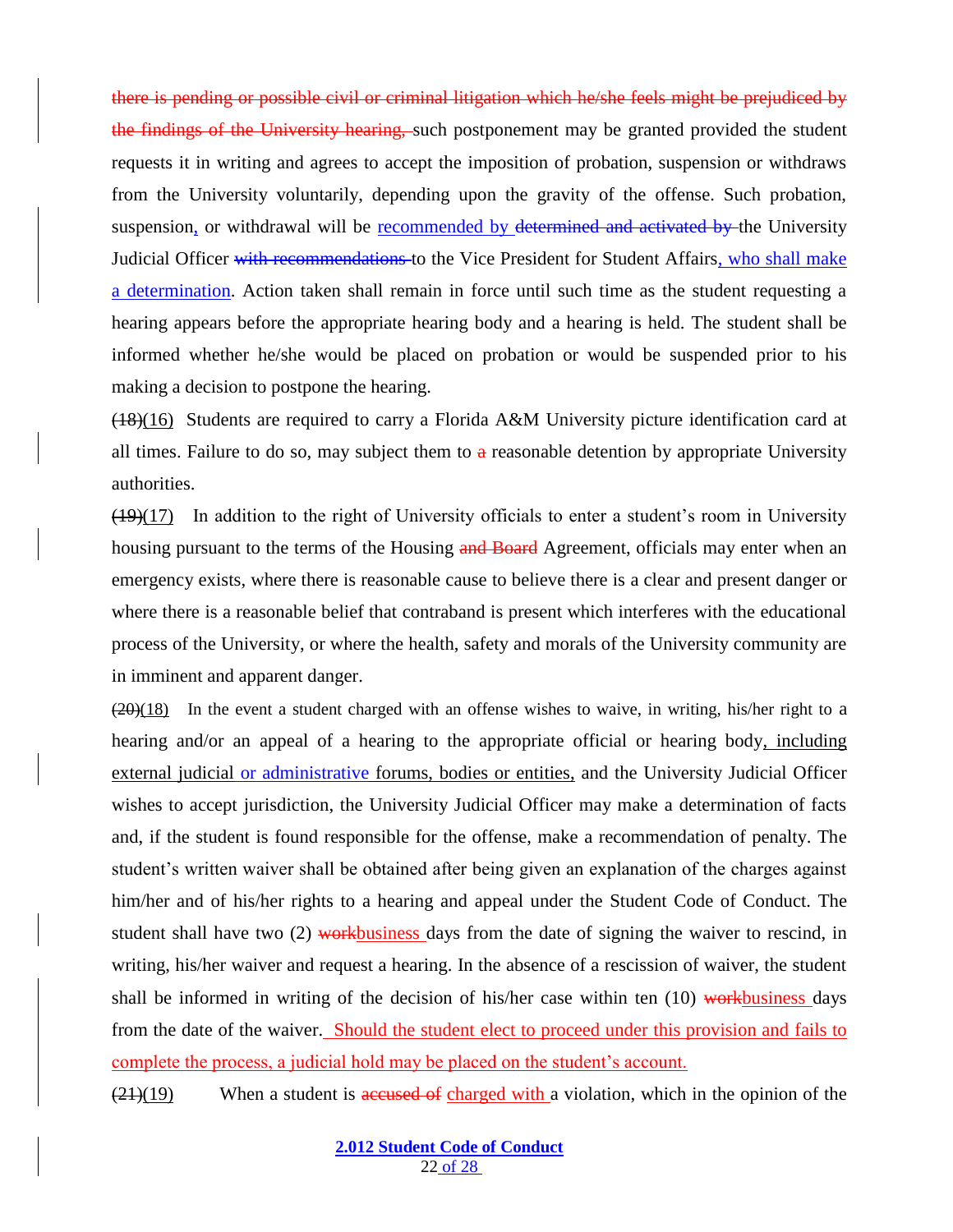University Judicial Officer, if proven, would not warrant a penalty in excess of probation, the University Judicial Officer may channel the case to the Student Government Association Supreme Court.

 $\left(\frac{22}{20}\right)$  In the event the offense charged is within the jurisdiction of more than one primary hearing body, the University Judicial Officer shall determine which primary hearing body shall hear the charge.

 $(23)(21)$  Decisions of the Student Supreme Court pursuant to subsection  $(21)(19)$  above, Residence Life informal hearing panels and administrative hearing panels are appealed to the Associate Vice President for Student Affairs. The final appeal within the University is to the President or Vice President for Student Affairs. At the conclusion of the appeal process, the decision of the President or the Vice President for Student Affairs shall be final, and made known via a final order.

(a) The student has ten  $(10)$  workbusiness days from the date of the written notification of the decision by the hearing body to make his/her appeal in writing and file same with the Office of the Dean of Students.

(b) The written appeal must specify reason(s) why consideration should be granted and should only deal with matters of record, procedure, testimony and/or evidence.

(c) No student's final penalty shall begin to run until all University appeals are exhausted or denied, except as specified under  $(13)(11)$  and 13 above.

 $(24)(22)$  A tape/video digital recording or verbatim recording of each hearing will be made by the Chairperson and preserved until the appeal process has been exhausted. Retention of the record is subject to the General Records Schedule GS5 for universities and community colleges. Deliberations shall not be recorded. During the appeal period the accused, charged student, with or without the company of legal counsel, and/or advisor, and/or parent with the written authorization of the Accused charged Sstudent will be granted permission to listen to the recorded testimony under arrangements as determined by the University Judicial Officer, with the express understanding that the record is to remain confidential to the extent provided by law. The student may, at his/her own expense, arrange for the making of a full transcript of the hearing recording by employment of a stenographer. and/or videographer. Other than the above modes of recording the hearing, other mechanical, electronic devices for recording or broadcasting shall be excluded from the hearing. If the student chooses to appeal, the record shall be made available to the accused charged student and the President or Vice President for Student Affairs or his designee.

Refer to University Regulation 2.012 for additional information regarding disciplinary records.

**2.012 Student Code of Conduct**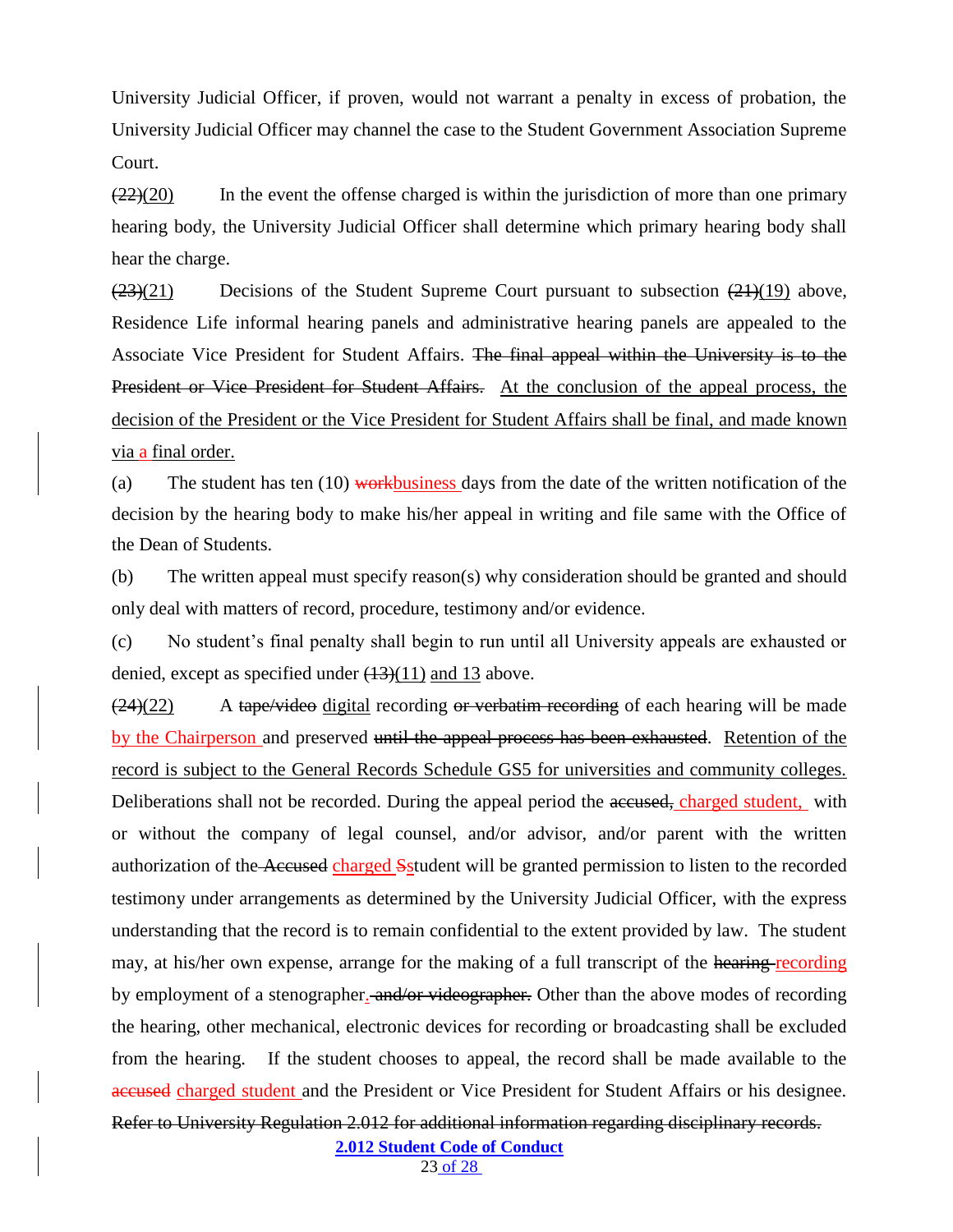(25)(23) The President of the University or Vice President for Student Affairs reserves the right to appoint an ad hoc committee to hear matters regarding, but not specifically limited to, the subject matter of subsections  $(9)$ ,  $(13)(11)$ , and  $(15)(13)$  above. The chairperson of the committee, who may be an academic dean or director, shall be appointed by the President or Vice President for Student Affairs. Unless an ad hoc committee is appointed, the matter shall ordinarily be heard by the hearing body (panel) and chaired by a staff member of the Judicial Affairs Office.

(a) The student shall have five workbusiness days from the date of the notice to request in writing an emergency hearing at which the student may show cause why his or her continued presence on the University campus is not a threat pursuant to Section  $(13)(11)$  and 13 of the Student-Code-of-Conduct.

(b) The emergency hearing shall be held within five workbusiness days of receipt of the written request from the student for an emergency hearing. The emergency hearing shall not abrogate the right of the student to request in writing a regular (non-emergency) hearing on the merits of the case, i.e., whether the student committed the alleged offense or offenses under the **Student** Code of Conduct. The written request form from the student for a regular (nonemergency) hearing on the merits of the case must also comply with the specified time period for requesting a regular (non-emergency) hearing as stated in the notice to the student, which normally  $\mu$  E22]-is ten (10) business days. Should a student timely request both an emergency and regular hearing, the Judicial Officer may combine the hearings into one proceeding. If the hearings are combined, the timeframes for an emergency hearing shall govern. [IE23]

(c) If the student fails to timely request in writing a regular (non-emergency) hearing on the merits of the case, the Judicial Officer in his/her sole discretion may accept a written request from the student to proceed with informal disposition. The written request must be submitted within ten business days following the emergency hearing. Should the student fail to submit a timely request for informal disposition, the Judicial Officer shall make a determination of facts and appropriate  $\epsilon$  sanction(s). The student shall not have a right to appeal under this provision.

 $(26)(24)$  The hearing body, ad hoc committee or University Judicial Officer shall afford the accused charged student with due process as, provided by FAMU Regulation 2.013, and/or Board of Governors Regulation  $6C-6.0105(5)(c)$ . The regulations or codes implementing the due process provisions as well as other matters referenced in said rules but not included herein shall be printed in the student handbook, the FANG, under the section entitled "Student Rights, Responsibilities and Code of Conduct."

**2.012 Student Code of Conduct**  $\left(\frac{27}{25}\right)$  Students who have a change of address after registration must file a change of address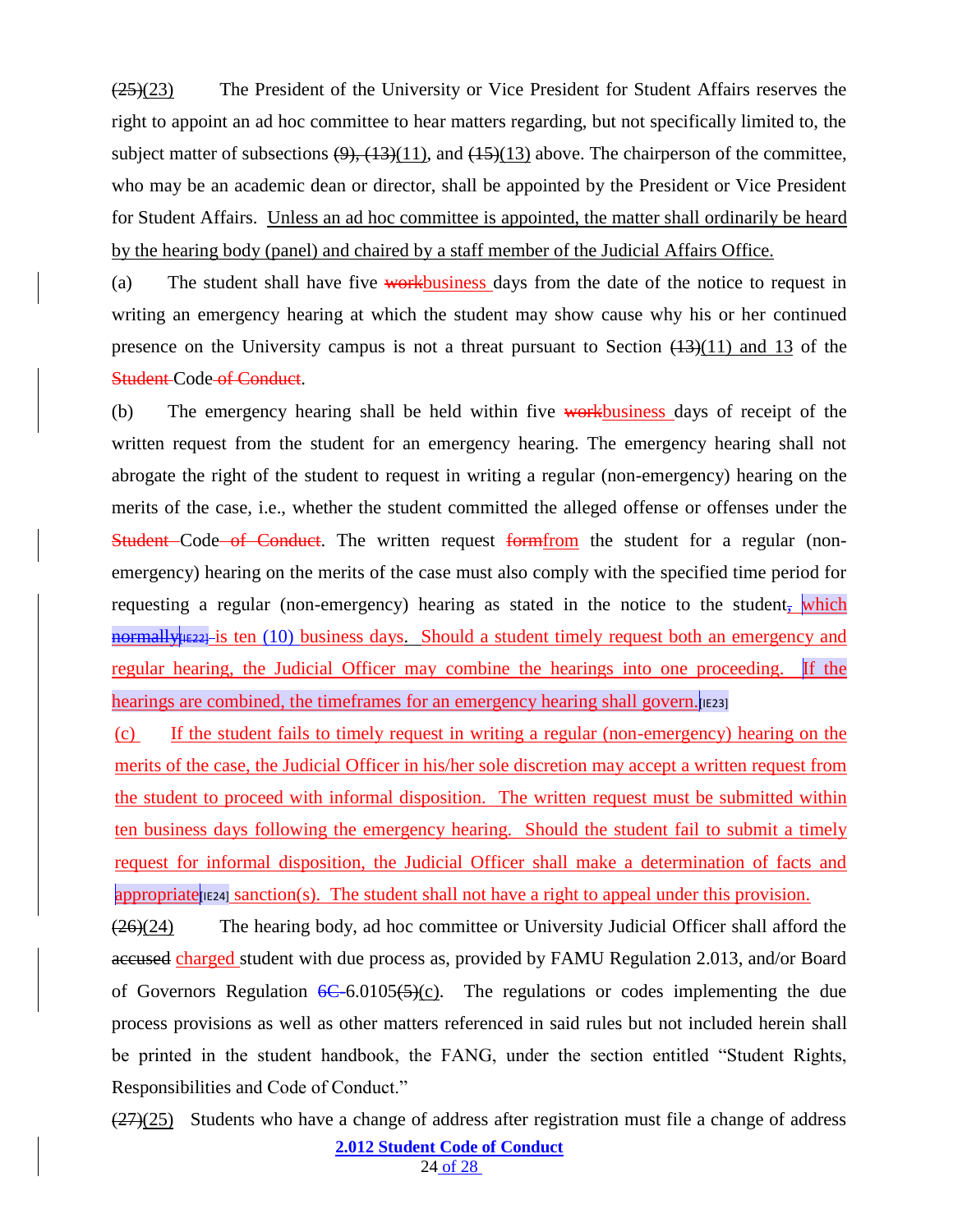form at the Office of the University Registrar and/or via the Our FAMU IRattler. All notices, decisions and outcomes of judicial matters connected with the disciplinary process will be mailed to the student's last known local address as filed with the Registrar's Office and/or via Our FAMU IRattler or sent via e-mail to the student's University provided e-mail address or permanent address if no local address is on file. All notices, decisions and outcomes of judicial matters connected with the disciplinary process will be mailed to the student's permanent home address when there is no local address furnished to the Office of the Registrar and/or via Our FAMU by the Accused Student. This method shall constitute proper notification to the Accused charged Sstudent.

 $(28)(26)$  Disciplinary hearings shall be conducted in accordance with the following guidelines:

(a) All hearings shall be closed to the public unless required by law.

(b) The Complainant, Accused charged Sstudent and his/her advisor, if any, shall be allowed to attend the entire portion of the hearing at which information is received, excluding deliberation. No other person shall be permitted to attend. Admission of any person to the hearing shall be at the discretion of the University Judicial Officer or chairperson of the hearing body.

(c) In judicial hearings involving more than one Accused charged Sstudent, the University Judicial Officer or the chairperson, in his or her discretion, may permit the hearing concerning each student to be conducted separately or jointly. Information received during a hearing arising out of the same circumstances may be used.

(d) The Complainant and the Accused charged Sstudent have the right to be assisted by an advisor they choose, at their own expense. The advisor may be an attorney. The Complainant and/or the Accused charged Sstudent are responsible for presenting his or her own information and, therefore advisors are not permitted to speak or participate directly in any hearing before a judicial hearing body. An advisor may not serve as a witness. A student should select an advisor whose schedule allows attendance at the scheduled date and time of the hearing because delays will not normally be allowed due to the scheduling conflicts of an advisor. The student must provide, in writing, to the University Judicial Officer or the chairperson of the hearing body, the name, mailing or email address, and phone number of his/her advisor at least three workbusiness days days prior to the hearing date.

(e) The Complainant, the charged Accused Sstudent and may arrange for witnesses to present pertinent information to the hearing body. The University will try to arrange the attendance of possible witnesses who are members of the University community, if reasonably possible and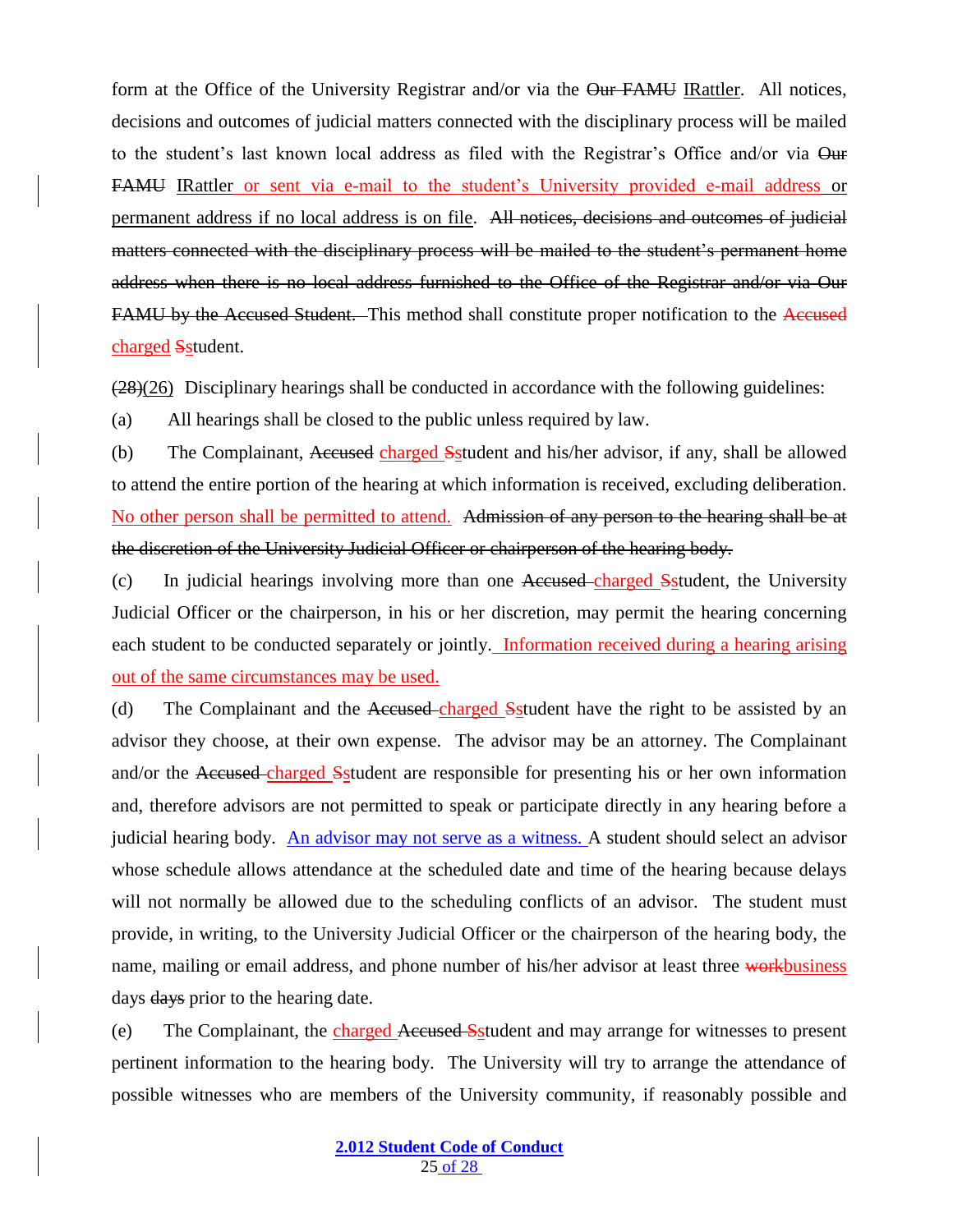who are identified by the Complainant and/or the charged Accused Sstudent at least three workbusiness days prior to the judicial hearing. Witnesses will provide information to and answer questions from the hearing body and the Accused charged Sstudent. No witness may be compelled to provide self-incriminating information. Witness statements may be provided to the hearing body and are entitled to be given the same weight by the hearing body as live witness testimony. A written statement is not a violation of the due process rights of the charged student, as the charged student has the opportunity to review and respond to the written statement and may offer evidence to rebut the witness statement and other evidence presented at the hearing.

(f) If the charged Accused Sstudent fails to appear at the hearing after being properly notified or fails to cooperate in the hearing process, the hearing body may hear the case on the basis of evidence accumulated as a result of witnesses and shall notify the charged Accused Sstudent of the decision. In the absence of the Accused charged Sstudent, the plea of not responsible shall be entered on the student's behalf by the chairperson of the hearing body.

 $(g)$  An Accused charged student may request only one postponement of a judicial hearing by contacting in writing the University Judicial Officer at least three workbusiness days prior to the hearing. Postponement of the hearing shall be at the discretion of the University Judicial Officer or his/her designee.

(h) Witnesses shall not serve as advisors at any judicial hearing. At the time of the hearing, an automatic postponement shall be granted if the composition requirements of the hearing body are not met.

(i) If any member of the hearing body feels that he or she had previous contact with the case or with the students involved so that a fair judgment cannot be rendered, the member must request that he or she not serve for the hearing. The Accused charged Sstudent may request that any member of the hearing body be excused whenever the student can show a bias on the part of the member. The chairperson of the hearing body will decide on such challenges and, if appropriate, ask the member to excuse him or herself. If the chairperson of the hearing body is challenged by the student, the hearing body will decide by a majority vote whether or not the chairperson should be requested to excuse him or herself, notwithstanding that the chairperson does not vote on whether the Accused charged Sstudent is responsible or not responsible for violating the Code.

**2.012 Student Code of Conduct** (j) An Accused charged student may be diverted from the disciplinary process or hearing if prior to or during the disciplinary process or hearing, it is determined by Associate Vice President for Student Affairs/Dean of Students pursuant to Sections (6-13) of University Regulation 2.007, Voluntary and Involuntary Withdrawal, that the **Accused** charged student has a mental disorder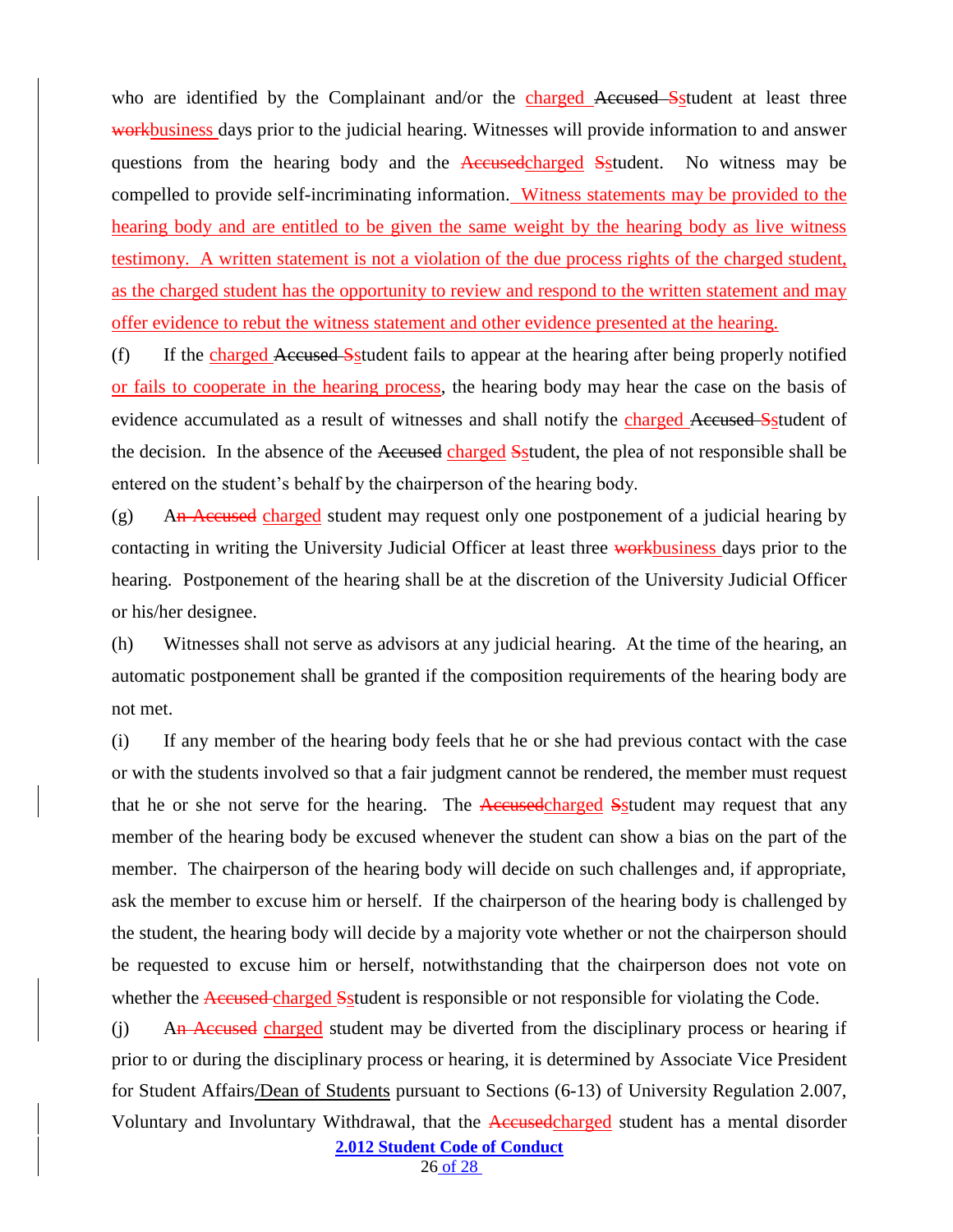and the objectionable behavior appears to be a result of the mental disorder.

(k) Pertinent records, exhibits, and written statements may be accepted as information for consideration at the discretion of the chairperson of the hearing body.

(l) All procedural questions are subject to the final decision of the chairperson of the hearing body.

(m) After the portion of the judicial hearing concludes in which all pertinent information has been received, the hearing body shall determine by a majority vote whether the charged Accused Sstudent is responsible or not responsible for violating each section of the Code which the charged Accused Sstudent is charged. The chairperson of the hearing body cannot vote. Prior records of student conduct action and witness/complainant impact statements are considered by the hearing body only in the sanctioning phase of deliberations.

(n) Formal rules of process, procedure, and/or technical rules of evidence, such as are applied in criminal or civil court proceedings, are not used in judicial Student Code of Conduct hearings.

(o) The burden of proof in all judicial hearings shall be on the accuser. A "preponderance of evidence" shall constitute the burden of proof standard in all judicial hearings.

(p) The University Judicial Officer and/or the chairperson of the hearing body, under extraordinary circumstances, may accommodate concerns for the personal safety, well-being, and/or fears of confrontation of the Complainant, Accusedcharged Sstudent, and/or witnesses during the hearing by providing separate waiting rooms and/or by permitting participation, when feasible, by video conferencing, videotape, audio tape, or other means.

(q) The disciplinary hearing body is comprised of faculty members, staff members, administrators and students. The composition is variable from 34 to 56 persons, depending upon the nature of the violation. At least one-half of the membership must be a-students.

(r) The above guidelines for conducting a judicial hearing are not exhaustive. Therefore, the University Judicial Officer may adopt additional guidelines for the conduct of judicial hearings that are not inconsistent with the provisions of this Code. Such procedural guidelines must be approved by the Vice President for Student Affairs or his/her designee and must be in writing and made available to the Accused charged Sstudent and all witnesses at least three workbusiness days prior to the hearing.

 $(29)(27)$  Victim Rights - Victim is defined as the person harmed by a violation of the Code by the Accusedcharged Sstudent. Victims of violations of the Code have the following rights in accordance with all federal and state laws: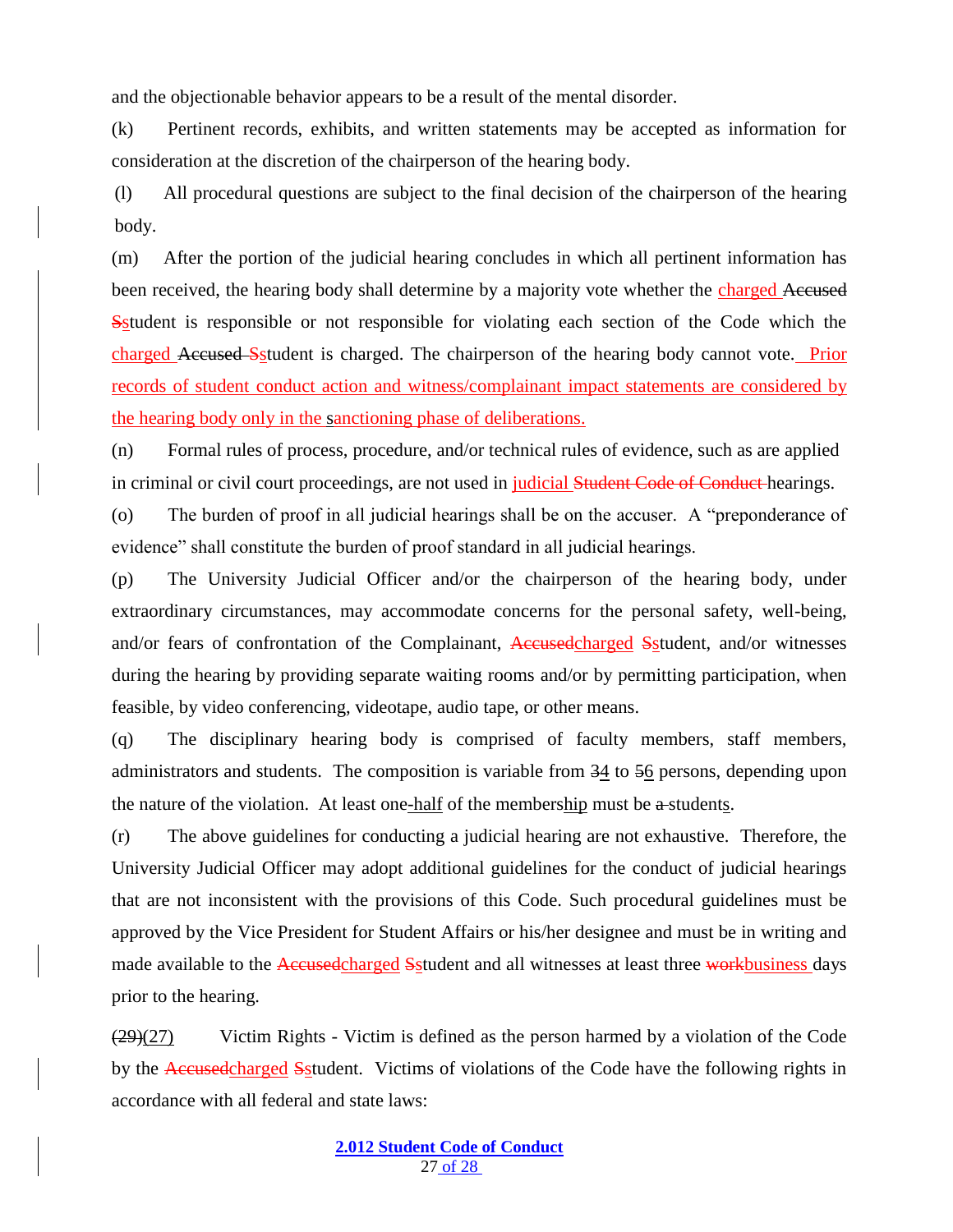(a) To have an advisor of the alleged victim's choice accompany him/her when presenting information to the hearing body and to any other relevant meetings held throughout the disciplinary process.

(b) To submit a victim impact statement to the hearing body. This information may be used only in the sanctioning phase of deliberations, if the chargedAccused Sstudent is found responsible for the violations/charges. If the chargedAccused Sstudent appeals the decision on the basis of severity of the sanction imposed, he/she will have the right to view the victim's impact statement upon written request.

(c) To have unrelated past behavior excluded from the hearing. The University Judicial Officer or chairperson of the hearing body will decide if such information is unrelated.

(d) To submit questions to the Judicial Office at lease least three workbusiness days prior to the hearing. The University Judicial Officer will decide whether the questions are relevant and should be presented at the hearing.

(e) To be present throughout the hearings, or portions thereof, at the discretion of the University Judicial Officer.

(f) To have personal property returned to them if in the current possession of the University. The determination of when this property may be returned is left to the University Judicial Officer and/or University Department of Law Enforcement.

(g) To be notified of the outcome, including both the decisions and the sanctions of the disciplinary process.

(h) For victims of sexual batterymisconduct, refer to additional rights noted under Section  $(109)$  rg above.

 $(30)(28)$  Unless specifically stated otherwise herein, the provisions of this Code should be read and interpreted broadly, and are not intended to define misconduct in exhaustive terms. The Judicial Affairs Office may adopt internal operating procedures which are consistent with this Code. In instances where there may be conflict between the internal procedures and the Code, the Code shall supersede.

(29) The Student Code of Conduct shall be reviewed on a biennial basis under the direction of the Director of Judicial Affairs who shall appoint a committee, with student representation, to evaluate the Code and make recommendations, if any, for amendments or revisions.

*Specific Authority: Article IX, section 7, Florida Constitution, sections 1001.74(4), F.S. Law*